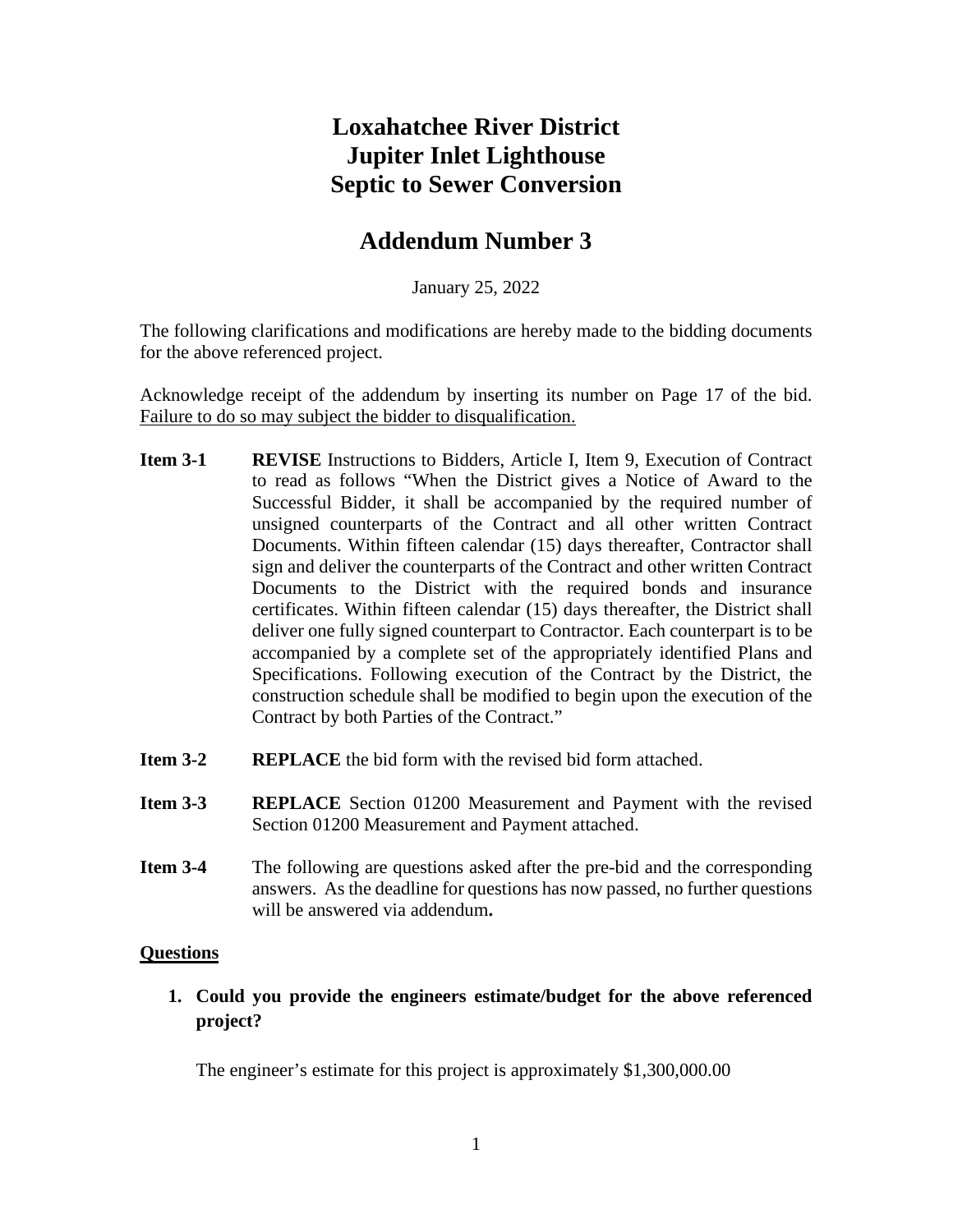**2. Bid docs state "owner to furnish lift station". Which components will the owner be furnishing and which ones will the contractor still be responsible for?**

Wetwell, valve vault, hatches, discharge piping, pumps, pump bases, rails, brackets, and control panel shall be furnished by the Owner for installation by the Contractor. Contractor shall be responsible for miscellaneous hardware and labor required for complete and successful installation of the pumps and pump accessories and furnishing and installing the concrete pad.

# **3. Bid docs state "installation of 3 lower pressure grinder stations" 1. Who is supplying them? 2. Where are the 3 low pressure Grinder Stations being installed?. 3. Where are they getting fed from?**

The District will be furnishing the low-pressure grinder stations. They are being installed as shown on Sheet C-3 of the engineering plans. They will be collecting flows from Units G, H, and I as shown on the plans. The Contractor will be responsible for the installation of the electrical feed from the existing panel at the Unit to the electrical disconnect box at the low pressure grinder station.

# **4. Will LRD be providing a spot for disposal of excess fill or will the contractor be responsible for the cost of off-site disposal?**

All excess fill will be the responsibility of the Contractor.

# **5. Will LRD be providing a disposal site for pumped materials in the grey water and septic tanks or will the contractor be responsible for the cost of off-site disposal?**

The pumped materials from the grey water and septic tanks may be brought to the District's wastewater treatment facility located at 2500 Jupiter Park Drive, Jupiter, FL 33458 for disposal.

**6. PAY ITEM NO. 53 – FPL UNDERGROUND INSTALLATION states that "The Contract Unit Price for this item shall constitute full compensation for all labor, materials, equipment and incidentals necessary to transport all materials from the FPL storage site to the project and install transformer pads, conduit, pull boxes and incidentals for conversion of FPL power from overhead to underground as shown on FPL plans in Appendix E. Typically**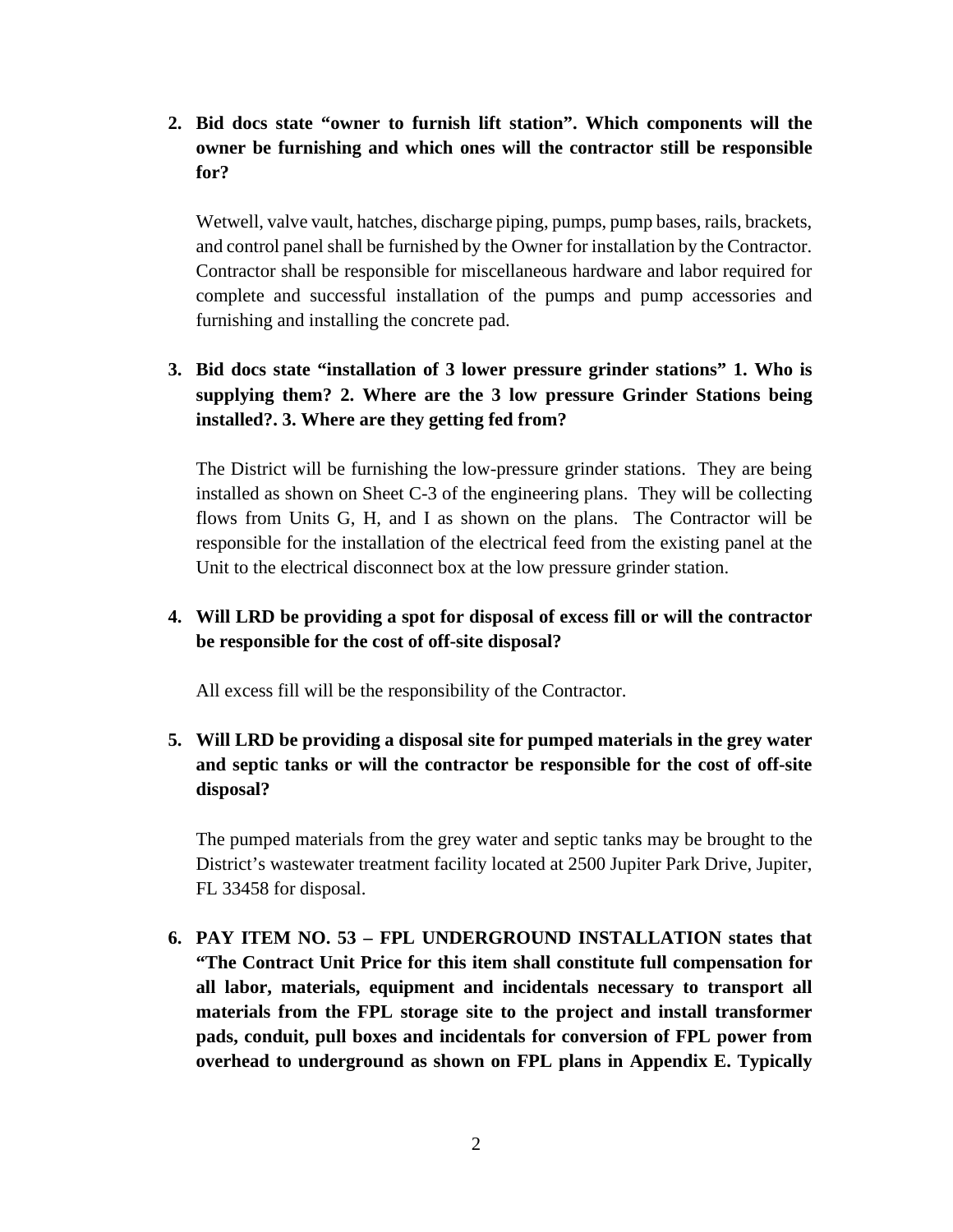# **FPL installs their own transformer pads. Will the contractor be installing these for this project?**

The Contractor will be responsible for installing the transformer pads.

#### **7. What is the thickness of the existing asphalt that is to be removed?**

Please refer to the geotechnical report provided in Appendix D. Based upon the borings in the report, the existing asphalt thickness ranges from 1 to 4 inches.

# **8. Please, provide contact information for both FPL and Comcast representatives with specific knowledge of this project.**

Mr. Miya Fisher Construction Specialist 2 Comcast Cable 3960 RCA Blvd. Ste 6002 Palm Beach Gardens, FL 33410 Miya\_fisher@comcast.com Office (561) 815-6633

Vaughn Moncrieffe Vaughn.moncrieffe@fpl.com 561-575-6335

**9. Please advise whether or not the materials for this project are subject to the American Iron and Steel (AIS) requirements or Buy America requirements.**

The materials for this project are not subject to the American Iron and Steel or Buy America requirements.

**10. The water & sewer infrastructure industry is under a "Force Majeure" situation due to the continuous and significant price increases along with extremely long lead times for all the piping materials, fittings, valves, etc. All these products are experiencing rapid price increases and material shortages with extended lead times mainly caused by the worldwide disruption of the supply chains caused by the COVID 19 pandemic. The material suppliers are not committing to holding prices/quotations and have implemented a policy of "pricing to be determined at time of shipment and subject to availability". These are unprecedented times that appear to be here well into 2022. How this Force Majeure situation will be addressed by the City? The Contractor should be compensated for both time and cost since we cannot secure pricing and lead**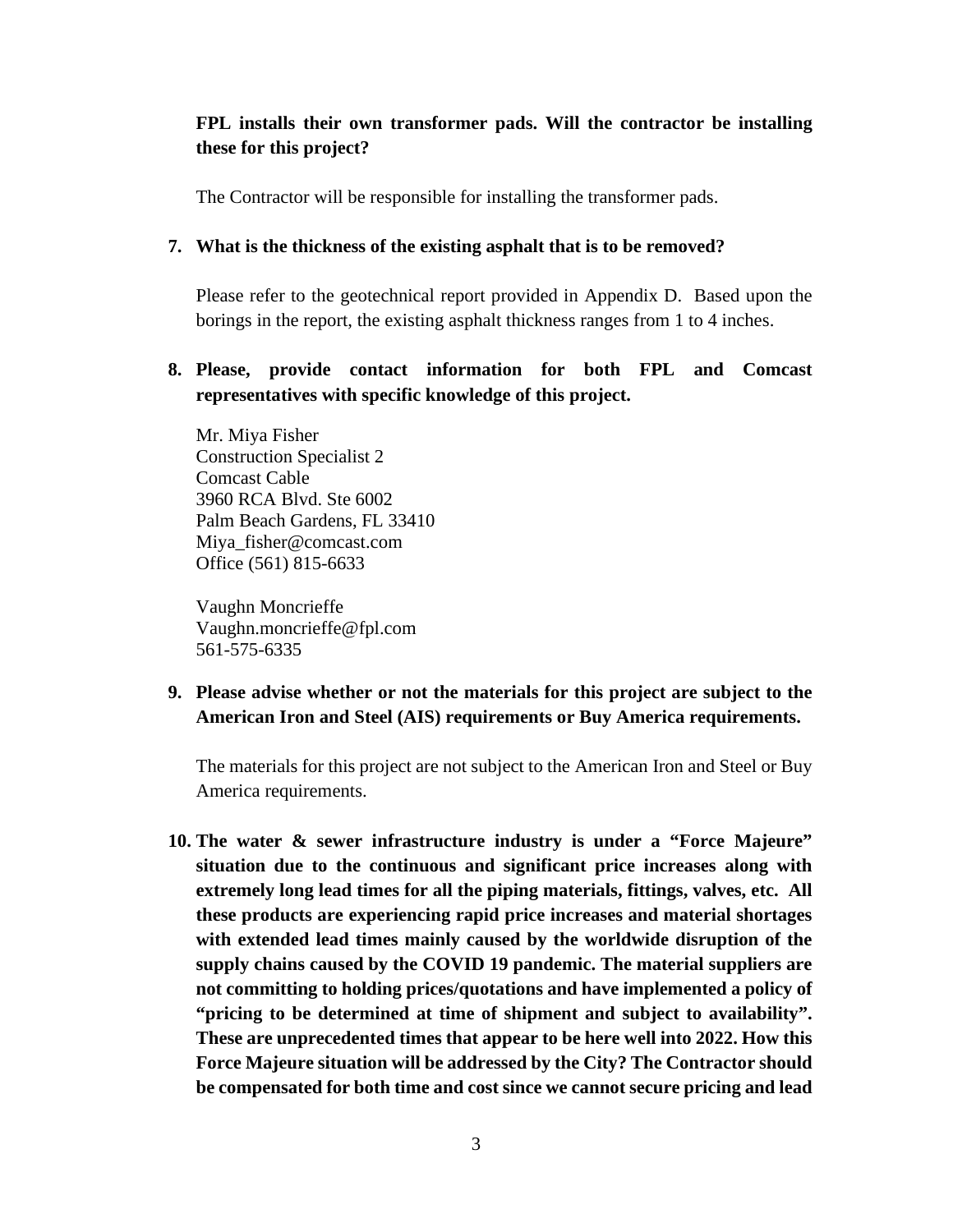# **time for the piping materials, fittings, valves, etc. needed to construct this project. Please advise.**

In addition to the District, there are numerous other municipalities and agencies currently bidding water and sewer infrastructure projects with no stipulations. No changes will be made to the current contract documents.

# **11. Bid form item #9 – 4' Manhole (6'-8') – Quantity stated (1). Actual take off quantity and confirmed on existing plans – (2) for a revised total manhole count of (7), not (6) as currently stated in bid form.**

Please refer to the revised bid form which is attached to this addendum.

# **12. Missing bid item – "install backflow preventer per detail CC-1 on sheet SD-5" – Plan sheet C-8 does not have a corresponding bid item number.**

Please note that this note should refer to detail CC-5 not CC-1. A line item has been added to the bid form. Please refer to the attached revised bid form and Section 1200 Measurement and Payment.

**13. Bid form item #24 – 6" PVC Water Main. I was wondering if a section of this installation could be installed via directional bore to minimize potential impact on existing trees. The section I am referencing is on plan sheet 7 & 10. And is approximately 330 LF in length. Let me know if a directional bore for this section of 6" water main is an acceptable installation option?**

Directional bores are permissible as long an 8" HDPE SDR 11 main is utilized such that an inside diameter of 6-inches or greater is provided.

**14. Note 13 on C-9 states that no impact to root zones will be allowed. The gravity sewer run between manhole 3 and 4 is proposed to be < 5' from one banyan tree and < 10' from another. The roots will be impacted by this sewer installation. Please clarify how the contractor is to install without affecting the root zones.**

As stated in the same note, any roots that are affected shall require all roots to be pruned with sanitized equipment, resulting in clean cuts and not shorn, jagged edges.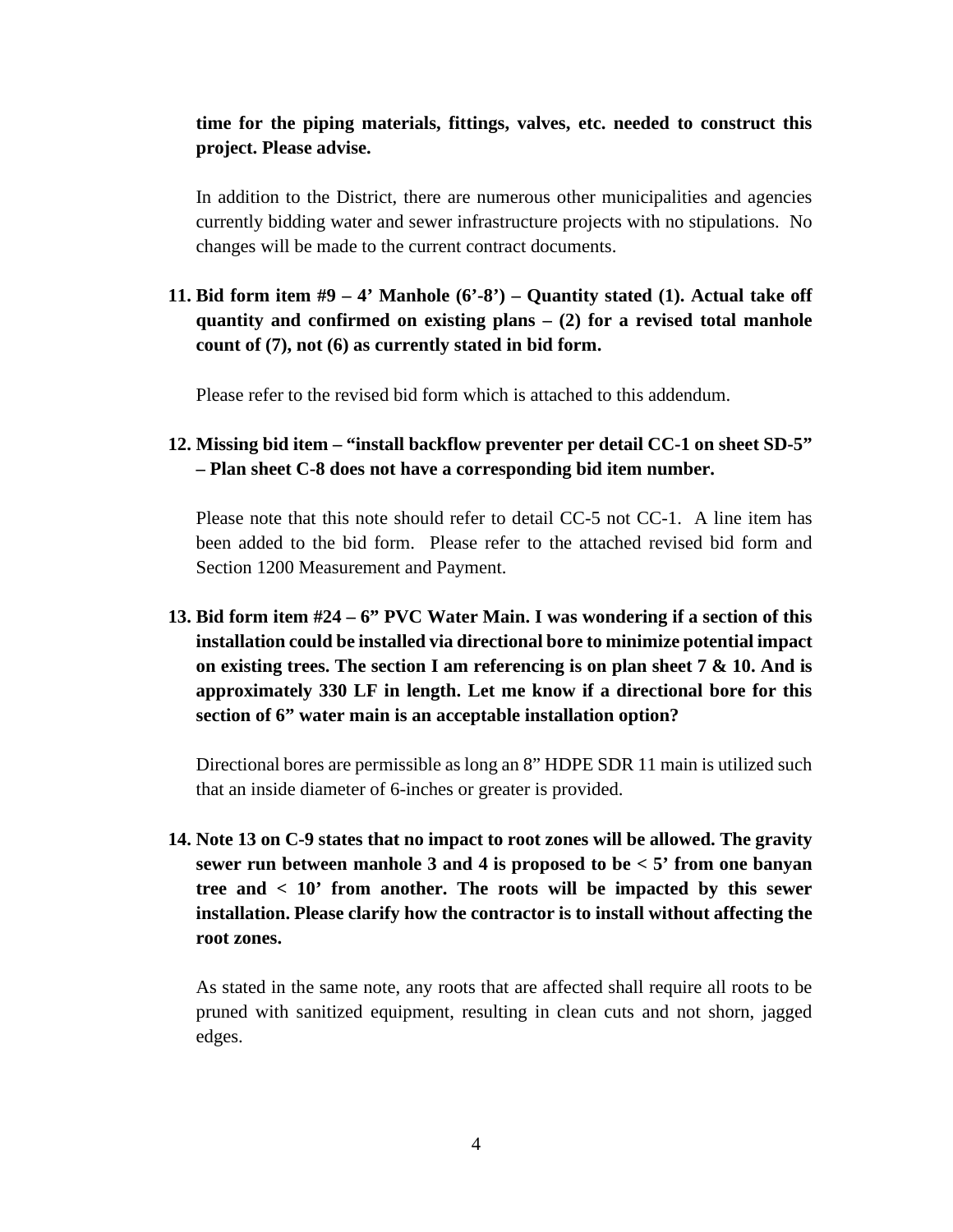**15. Note 13 on C-9 states that no tree branch impact will be allowed. The proposed asphalt removal and retention pond construction between STA 68+00 to 69+28 has several large trees and bushes that area overhanging the existing road and will be impacted during the construction activities. Please clarify how the contractor is to install without affecting these branches.**

As stated in the same note, any affected branches must be pruned by an ISA certified arborist in conformance with Town of Jupiter requirements and ANSI A300 standards.

# **16. Will there be any site access restrictions for the contractor during construction?**

There are no site access restrictions, however the Jupiter Inlet Lighthouse is open to the public for tours on Tuesdays through Sunday from 10 am until 4 pm. The Contractor shall make sure that the operations of the Lighthouse are not impacted by the construction activitie**s.**

# **17. There is a proposed 6" PVC water main running from STA 58+00 to 61+00 that runs under large landscaped area between the paver footpath and the fencing. Is it the design intent to remove this landscaping to install the PVC water main?**

Any landscaping disturbed shall be restored to pre-work conditions. As noted in the response to question #13, directional bores are permissible as long an 8" HDPE SDR 11 main is utilized such that an inside diameter of 6-inches or greater is provided.

# **18. Could the District provide any information on the size of the septic tanks to abandoned and the grey water tanks to be removed?**

All available information regarding the existing septic tanks and grey water tanks has been provided.

**19. Does the District have a quote for the installation for the FPL and Comcast lines that could be provided to the contractor to assist with our bid of these items? If not could the District consider changing these items to allowances?**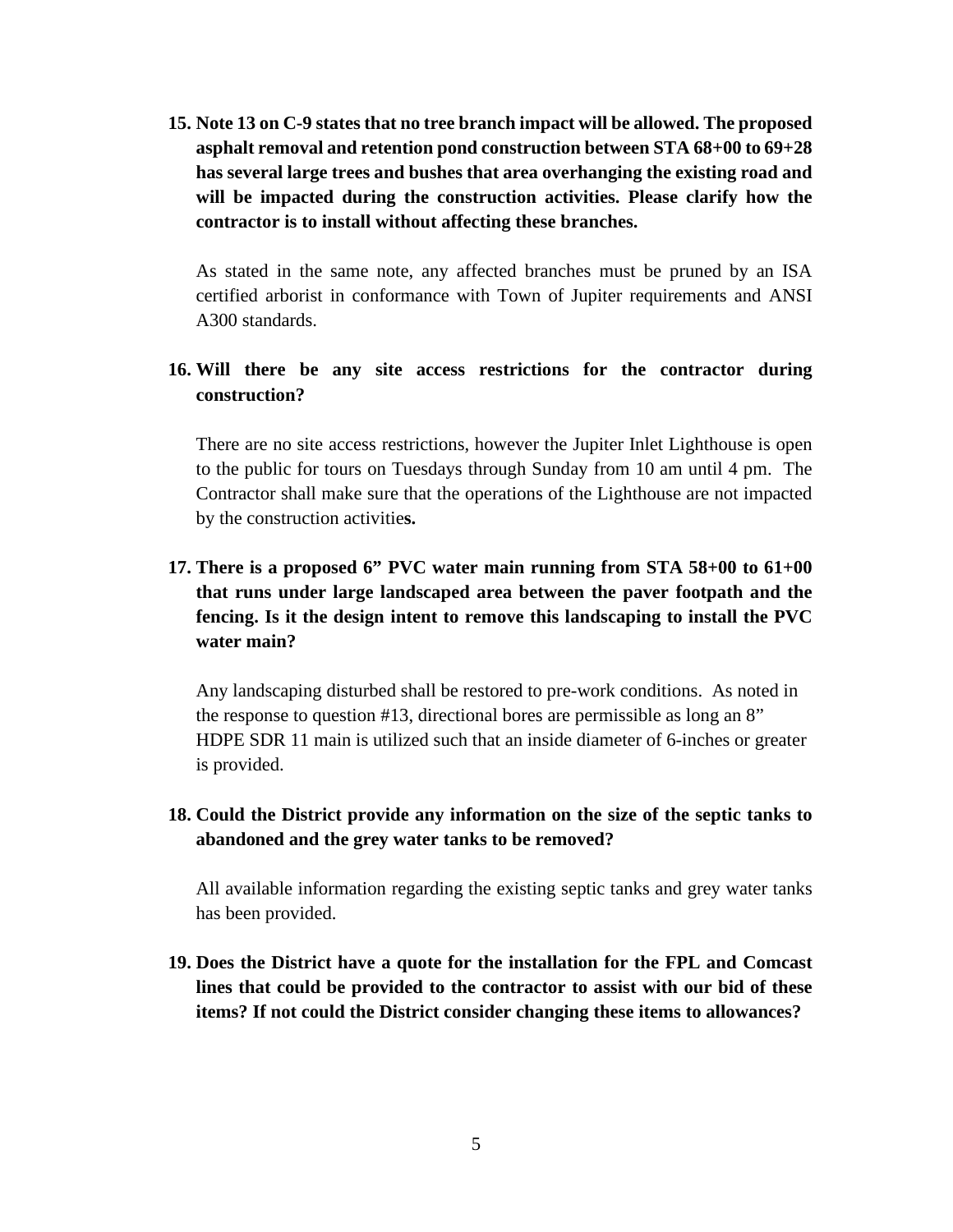The measurement and payment items for these items have been revised to help clarify the Contractor's scope of work. Please refer to the descriptions for Pay Items No.53 and No. 54 in the revised Section 1200 Measurement and Payment.

# **20. Once the FPL and Comcast lines have been relocated who is responsible for the removal of the poles?**

The Contractor will be responsible for the removal of the poles.

# **21. For Bid Item 44 Turf Reinforcement Mat the C350 does not meet FDOT Type E-5 (Plastic Erosion Mat Type 3). If you need FDOT APL with the approved products list I can provide it.**

Section 02630 Storm Drainage **REMOVE** Section 2.04 B "TRM shall be North American Green Vmax C350 or engineer approved equal." and **REPLACE** with "TRM shall be on the FDOT Approved products list."

# **22. For Item 50 and 51 which is more or less an allowance item should the engineer provide that number to us.**

The Contractor shall utilize the Tree & Shrubbery Restoration and Miscellaneous Restoration bid items to cover the Contractor's costs for items that are not covered in the other bid items. No allowance will be provided.

**23. For the project above I asked for clarification for bid item 53 and 54 so that we would know what we are pricing and how much. The reply that came back was to look at the plans which only give the location of the transfer pads and there is nothing at all about the conduit on where it gets installed and how many runs of each. It also refers you to go to section 01200 to get the answers which doesn't give you no information at all.** 

In addition to the plans, please refer to Appendix E of the contract documents which contains the FPL plans and Appendix F which contains the Comcast plans.

# **END OF ADDENDUM 3**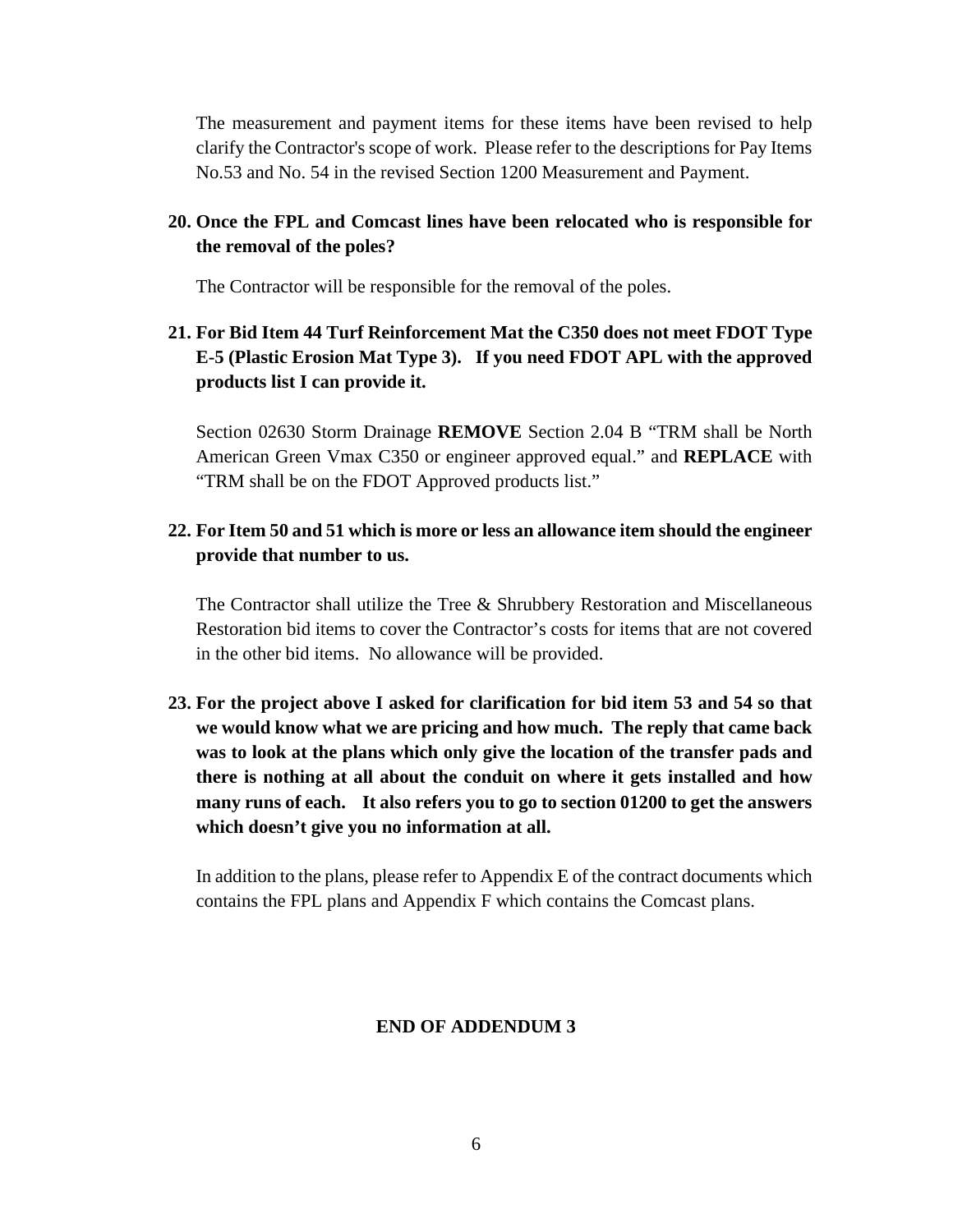# **BID FORM — BASE BID LOXAHATCHEE RIVER ENVIRONMENTAL CONTROL DISTRICT JUPITER INLET LIGHTHOUSE SEPTIC TO SEWER CONVERSION** UNIT PRICES

| <b>ITEM</b>    | <b>DESCRIPTION</b>                                                                                           | <b>QTY</b>     | <b>UNIT</b> | <b>UNIT</b><br><b>COST</b> | <b>TOTAL</b> |
|----------------|--------------------------------------------------------------------------------------------------------------|----------------|-------------|----------------------------|--------------|
|                | <b>General/Permit</b>                                                                                        |                |             |                            |              |
| 1              | MOBILIZATION, DEMOBILIZATION,<br><b>BONDS &amp; INSURANCE</b>                                                | 1              | LS          |                            |              |
| $\overline{2}$ | <b>MAINTENANCE OF TRAFFIC</b>                                                                                | $\mathbf{1}$   | LS          |                            |              |
| 3              | <b>AS-BUILT RECORD DRAWINGS</b>                                                                              | 1              | LS          |                            |              |
| $\overline{4}$ | AUDIO VIDEO DOCUMENTATION                                                                                    | $\mathbf{1}$   | LS.         |                            |              |
| 5              | NPDES PERMIT/EROSION MEASURES                                                                                | 1              | LS          |                            |              |
|                | <b>Gravity Sewer and Sanitary Services</b>                                                                   |                |             |                            |              |
| 6              | 8" PVC SANITARY SEWER PIPE (0' - 6')                                                                         | 970            | LF          |                            |              |
| $\tau$         | 8" PVC SANITARY SEWER PIPE (6' - 8')                                                                         | 500            | LF          |                            |              |
| 8              | $4'$ MANHOLE $(0' - 6')$                                                                                     | 5              | EA          |                            |              |
| 9              | $4'$ MANHOLE $(6' - 8')$                                                                                     | $\overline{2}$ | EA          |                            |              |
| 10             | 4" PVC LATERAL - SINGLE SERVICE W/<br><b>CLEAN-OUT</b>                                                       | 5              | EA          |                            |              |
| 11             | 6" PVC LATERAL - DOUBLE SERVICE<br><b>W/CLEANOUT</b>                                                         | 1              | EA          |                            |              |
|                | <b>Low Pressure Sewer and Pump Stations</b>                                                                  |                |             |                            |              |
| 12             | 2" PVC FORCE MAIN AND FITTINGS                                                                               | 310            | LF          |                            |              |
| 13             | 2" HDPE FORCE MAIN AND FITTINGS                                                                              | 670            | LF          |                            |              |
| 14             | 1.5 SINGLE LOW-PRESSURE SERVICE                                                                              | 3              | EA          |                            |              |
| 15             | <b>INSTALL COMMERCIAL (DUPLEX)</b><br><b>GRINDER PUMP STATION AND</b><br>FURNISH AND INSTALL CONCRETE<br>PAD | $\mathbf{1}$   | LS          |                            |              |
| 16             | <b>INSTALL SIMPLEX GRINDER PUMP</b><br><b>STATION</b>                                                        | 3              | $\rm EA$    |                            |              |
| 17             | <b>INSTALL 6' CHAIN LINK FENCE</b>                                                                           | 50             | LF          |                            |              |
| 18             | <b>CHAIN LINK GATE</b>                                                                                       | $\mathbf{1}$   | EA          |                            |              |
| 19             | <b>CONNECT 2" PVC FORCE MAIN TO</b><br><b>EXISTING 2" FORCE MAIN</b>                                         | $\mathbf{1}$   | EA          |                            |              |
| 20             | TERMINAL FLUSHING PORT                                                                                       | $\mathbf{1}$   | EA          |                            |              |
| 21             | <b>INLINE FLUSHING PORT</b>                                                                                  | $\mathbf{1}$   | EA          |                            |              |
| 22             | AIR RELEASE VALVE                                                                                            | $\mathbf{1}$   | EA          |                            |              |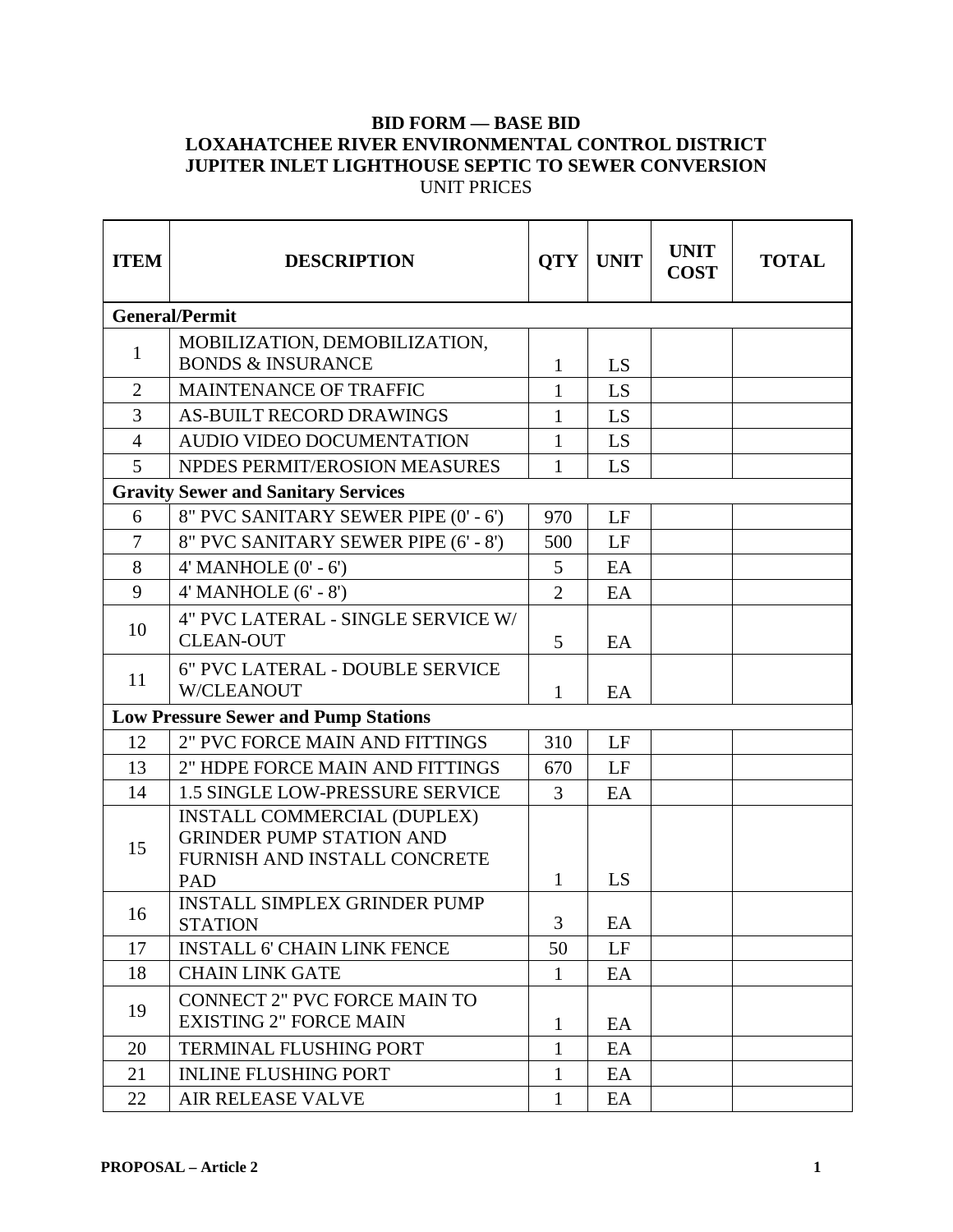| <b>Water Main</b> |                                                                |                |           |  |
|-------------------|----------------------------------------------------------------|----------------|-----------|--|
| 23                | <b>8" PVC WATER MAIN</b>                                       | 1,750          | LF        |  |
| 24                | <b>6" PVC WATER MAIN</b>                                       | 1,000          | LF        |  |
| $\overline{25}$   | <b>DUCTILE IRON FITTINGS</b>                                   | 1              | <b>TN</b> |  |
| 26                | <b>8" GATE VALVE</b>                                           | $\overline{4}$ | EA        |  |
| 27                | <b>6" GATE VALVE</b>                                           | $\overline{4}$ | EA        |  |
| 28                | FIRE HYDRANT ASSEMBLY W/6" GATE<br><b>VALVE</b>                | 3              | EA        |  |
| 29                | <b>BLOWOFF ASSEMBLY</b>                                        | $\overline{2}$ | EA        |  |
| 30                | PRESSURE TESTING & CHLORINATING<br><b>NEW WATER MAIN</b>       | 2,750          | LF        |  |
| 31                | <b>SAMPLE POINTS</b>                                           | 3              | EA        |  |
| $\overline{32}$   | <b>SINGLE WATER SERVICE</b>                                    | 10             | EA        |  |
| 33                | POTABLE IRRIGATION SERVICE                                     | $\mathbf{1}$   | EA        |  |
| 34                | CUT, CAP AND GROUT EXISTING<br><b>WATER MAIN</b>               | 1              | LS        |  |
| 35                | <b>CONNECT TO EXISTING WATER</b><br><b>METER</b>               | $\mathbf{1}$   | LS        |  |
| 36                | PRESSURE VACUUM BREAKER<br><b>BACKFLOW PREVENTER</b>           | 1              | EA        |  |
|                   | <b>Site Improvements, Roadway, and Drainage</b>                |                |           |  |
| 37                | 12" STABILIZED SUBGRADE, LBR 40<br>MIX BASE WITH EXISTING SAND | 240            | SY        |  |
| 38                | REWORK COMPACTED SHELLROCK<br><b>ROADWAYS AND DRIVEWAYS</b>    | 4,400          | SY        |  |
| 39                | COMPACTED SHELLROCK PARKING<br><b>AREAS</b>                    | 220            | SY        |  |
| 40                | WHEEL STOPS FOR PARKING AREA                                   | 9              | EA        |  |
| 41                | <b>INSTALL CONCRETE SIDEWALK</b>                               | 55             | SY        |  |
| 42                | <b>CLEARING AND GRUBBING</b>                                   | $\overline{2}$ | <b>AC</b> |  |
| 43                | ABANDON EXISTING STORMWATER<br><b>STRUCTURE</b>                | $\mathbf{1}$   | LS        |  |
| 44                | <b>EXCAVATION AND GRADING</b>                                  | 650            | <b>CY</b> |  |
| 45                | TURF REINFORCEMENT MAT                                         | 150            | <b>SY</b> |  |
| 46                | <b>18" RCP STORMWATER PIPING</b>                               | 40             | LF        |  |
| 47                | CATCH BASIN, DITCH BOTTOM INLET<br>TYPE-C                      | $\overline{2}$ | EA        |  |
| 48                | PUMP OUT AND REMOVE GREY<br><b>WATER TANK</b>                  | 10             | EA        |  |
| 49                | PUMP OUT AND ABANDON SEPTIC<br><b>TANK</b>                     | 11             | EA        |  |
| 50                | <b>SODDING</b>                                                 | $\mathbf{1}$   | LS.       |  |
| 51                | TREE & SHRUBBERY RESTORATION                                   | 1              | LS        |  |
| 52                | MISCELLANEOUS RESTORATION                                      | $\mathbf{1}$   | LS        |  |
|                   |                                                                |                |           |  |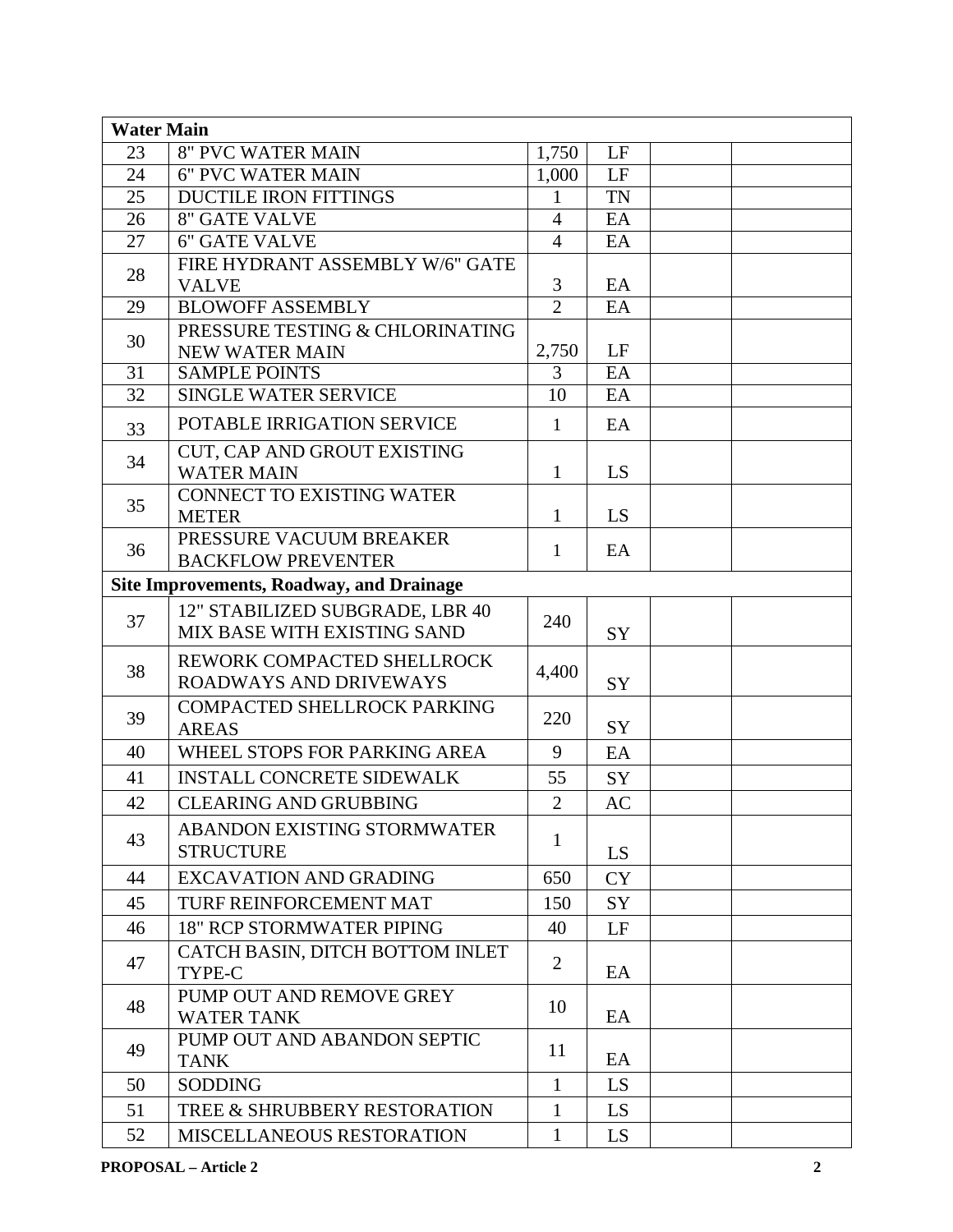|    | <b>Underground Utility Installation</b>           |    |              |  |
|----|---------------------------------------------------|----|--------------|--|
| 53 | <b>LIFT STATION ELECTRICAL SERVICE</b>            | LS |              |  |
| 54 | FPL UNDERGROUND INSTALLATION                      | LS |              |  |
| 55 | <b>COMCAST UNDERGROUND</b><br><b>INSTALLATION</b> | LS |              |  |
|    |                                                   |    | <b>TOTAL</b> |  |

TOTAL BASE BID, ITEMS 1-55 (in words)

Dollars

Cents

THE CONTRACT AWARD SHALL BE EVALUATED BASED ON THE TOTAL BASE BID PRICE FOR ITEMS 1 THROUGH 55 AS SUBMITTED BY THE LOWEST, QUALIFIED, RESPONSIBLE, RESPONSIVE BIDDER.

| (Name of Bidder)                                                                       |  |
|----------------------------------------------------------------------------------------|--|
|                                                                                        |  |
| $\mathbf{B} \mathbf{y}$ :<br>Signature of Authorized Officer, Partner, Member, Manager |  |
|                                                                                        |  |
|                                                                                        |  |
|                                                                                        |  |
|                                                                                        |  |
|                                                                                        |  |

Incorporated or formed under the laws of the State of  $\overline{\phantom{a}}$ .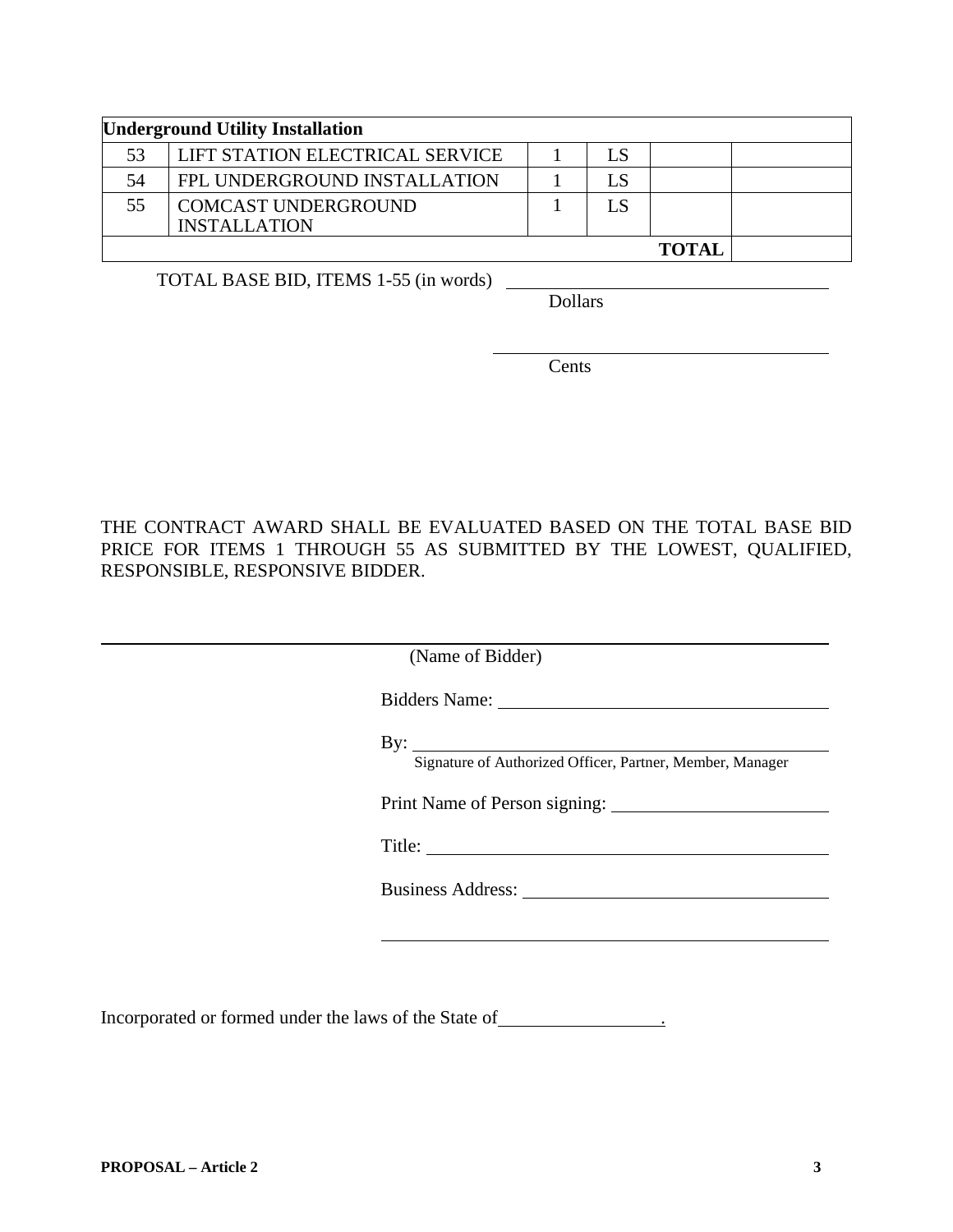# **SECTION 01200**

# **MEASUREMENT AND PAYMENT**

### **PART 1 - GENERAL**

### **1.01 GENERAL REQUIREMENTS**

- A. The Unit prices stated in the Contract shall be considered payment in full for the completion of all work. Payment shall be made under each item only for work as it is not specifically included under other items.
- B. The CONTRACTOR shall furnish all labor, equipment and material required to complete the construction that will provide a new sewer system and replacement of the potable water system at the Jupiter Inlet Lighthouse property. The sewer system includes gravity sewer piping, manholes, duplex grinder pump station, sewer services, and low-pressure force main. The potable water system will include 2" HDPE water main piping and services. The project also includes replacement of the existing asphalt roadway with a new shell rock roadway and parking areas.

### **1.02 PERFORMANCE**

- A. Section generally defines unless otherwise indicated, the following:
	- 1. Payment item descriptions.
	- 2. Payment application descriptions.
- B. The cost of temporary facilities, bonds, insurance, attending project meetings, administration, record drawings, policing, and other general duties shall be considered incidental to all items.
- C. The OWNER may direct the CONTRACTOR to install certain portions of the work in advance of other portions without extra payment to the CONTRACTOR.

#### **1.03 RELATED SECTIONS**

- A. Notice to Contractors
- B. Article 1 Instructions to Bidders.
- C. Article 2 Bid Form.
- D. Article 4 Contract.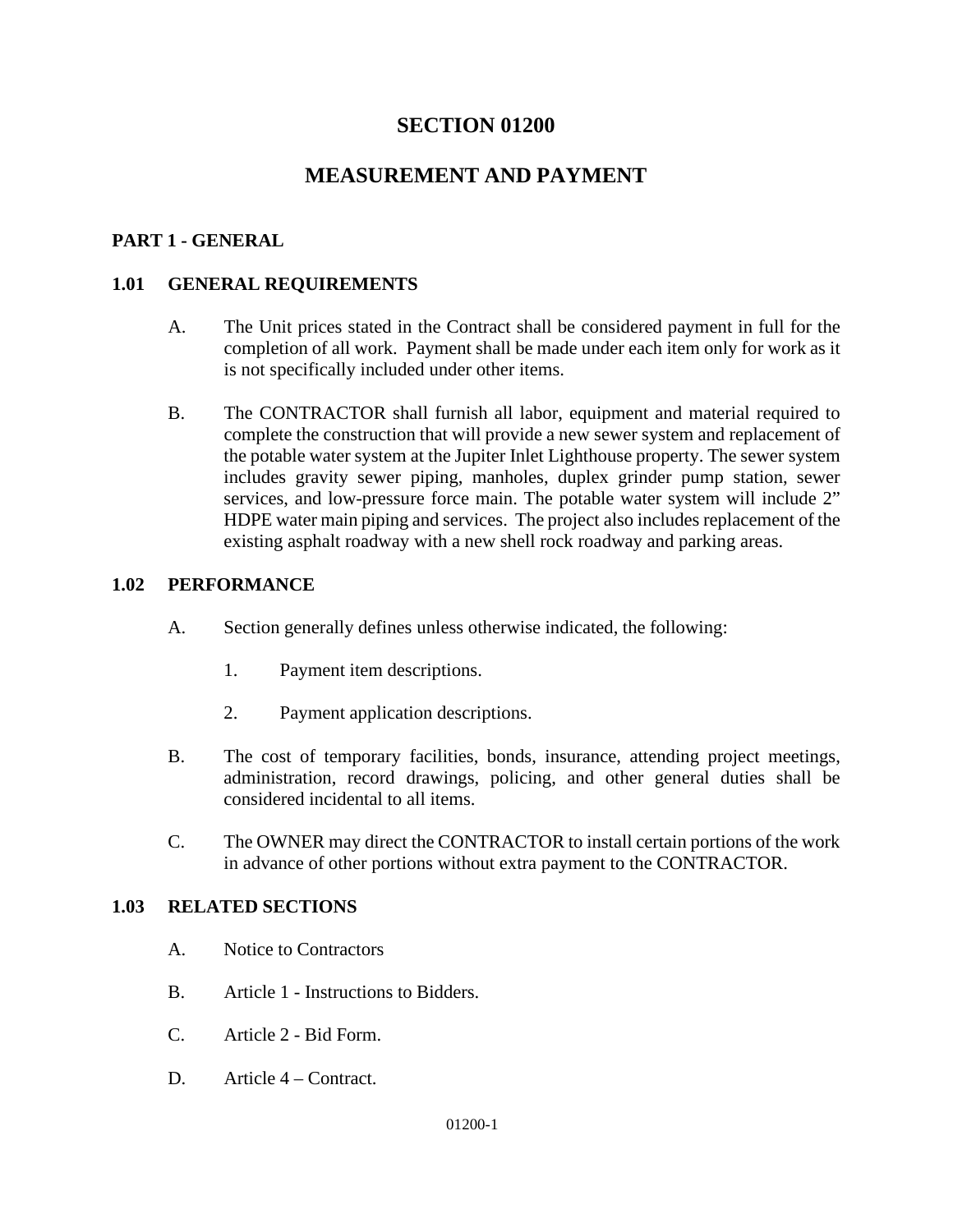E. Article 10 - General Conditions.

### **1.04 LUMP SUM ITEMS**

A. The lump sum price shall be full compensation for all labor, materials and equipment to satisfactorily complete the installation of the items as shown on the plans and indicated in the details for lump sum bid items.

### **1.05 UNIT PRICE ITEMS**

A. The ENGINEER or his representative shall determine the number of units of each work item installed.

#### **1.06 SATISFACTORY COMPLETION**

A. Satisfactory completion shall include dewatering, if any, and repair or replacement of damaged landscaping, irrigation systems, pavement or other existing improvements.

#### **1.07 PAYMENT ITEMS**

- A. Unit Price Bid
	- 1. Payment shall constitute summation of measured quantities multiplied by the respective unit price for items constructed as specified herein and shown on the engineering drawings; including installation and removal of all temporary facilities, piping; and supply of all incidental materials, equipment and labor necessary to complete the contemplated Work whether specifically identified herein or not.
	- 2. Partial progress payments will be made at monthly intervals and will be based upon the value of the Work completed on the date that a partial payment application is submitted less deductions for retainage as defined elsewhere. Signed and Sealed Record Drawings shall be submitted and approved with each partial and final pay request.

#### **1.08 PAYMENT APPLICATION DESCRIPTION**

- A. Preparation of Applications:
	- 1. Present required information in type written form, or equivalent.
	- 2. Execute certification by signature of authorized officer.
	- 3. Use data from approved Schedule of Values. Provide dollar value in each column for each line item for portion of work performed.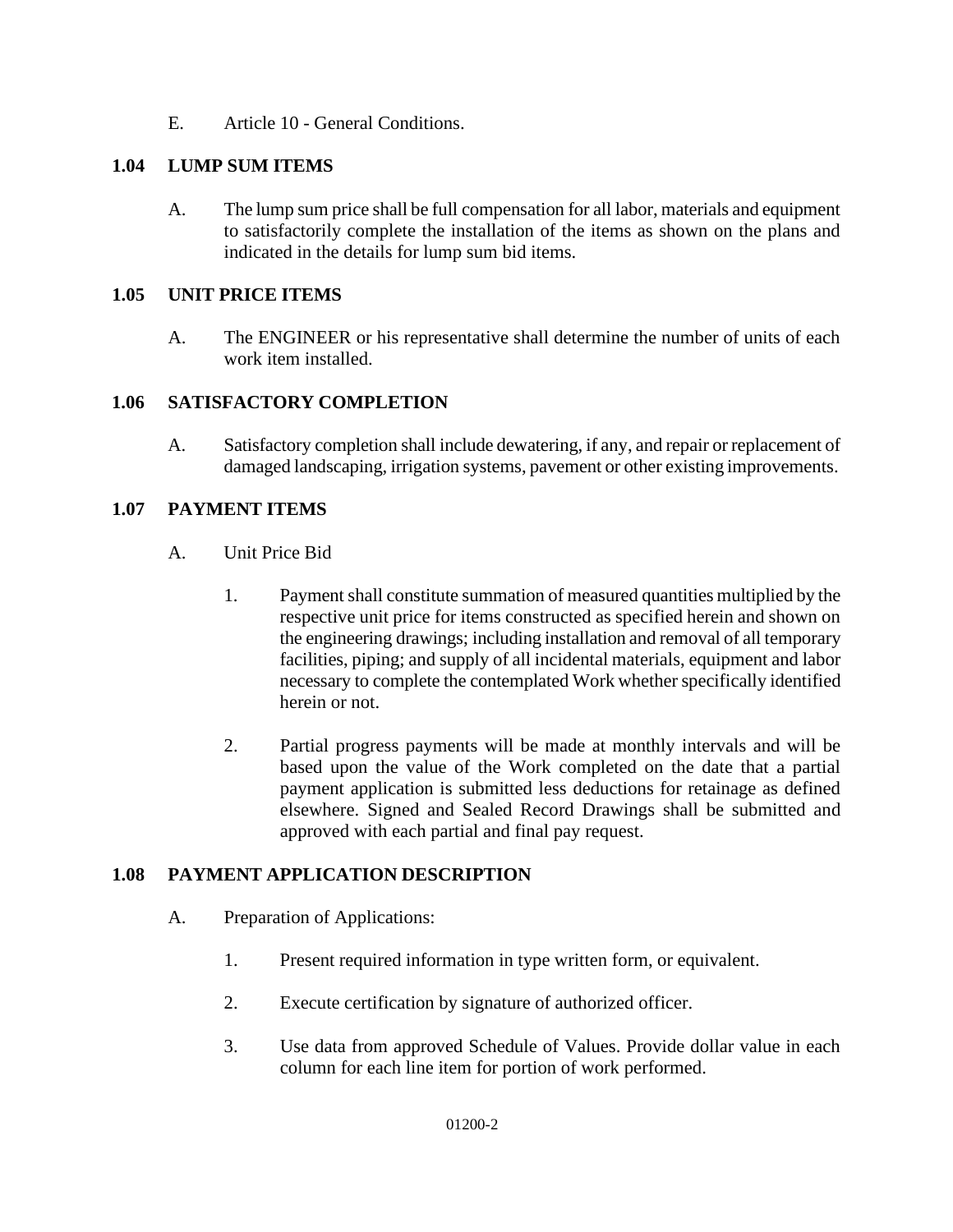- 4. List each authorized Change Order as an extension on the Application for Payment, listing Change Order number and dollar amount as for an original item of Work.
- B. Submittal Procedures
	- 1. Submit three (3) copies of each Application for Payment.

Payment Period: Submit monthly as directed by the OWNER.

Submit signed and sealed record drawings covering work for which payment is being requested.

Submit revised progress schedule accurately reflecting the work completed and the schedule of future work items.

- C. Substantiating Data
	- 1. When OWNER requires substantiating information, submit data justifying dollar amounts in question.
	- 2. Provide one (1) copy of data with cover letter of each copy of application. Show Application number and date, and line item by number and description on each piece of data.

# **PART 2 – PRODUCTS**

NOT USED

# **PART 3 - EXECUTION**

# **3.01 BID ITEM DESCRIPTIONS**

# A. **PAY ITEM NO. 1 – MOBILIZATION/DEMOBILIZATION**

The Contract Lump Sum for this item shall constitute full compensation for mobilization, demobilization, general conditions, insurances, monthly photos, shop drawings, permits, temporary facilities, and bonding in accordance with the contract documents. The first payment shall not include mobilization / demobilization if the CONTRACTOR has not started work at the project site. Payment for this item shall be by Lump Sum (LS). Total cost of this item shall not exceed 10% of the total contract value.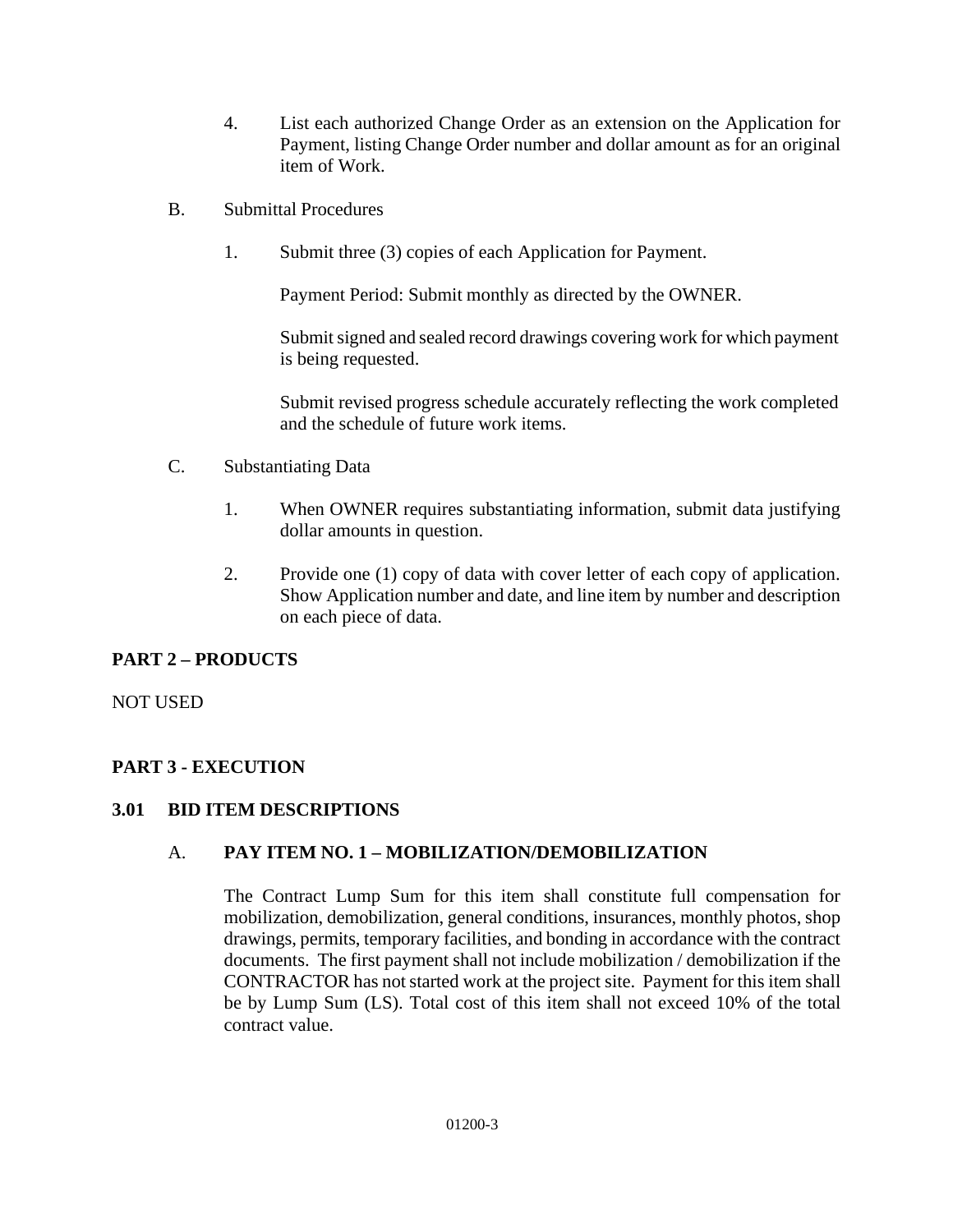# B. **PAY ITEM NO. 2 – MAINTENANCE OF TRAFFIC**

The Contract Lump Sum for this item shall constitute full compensation for providing all necessary permits and traffic devices to maintain traffic during construction and restoration. Traffic devices may be in the form of barricades, personnel, lights, signs, temporary rock roadways, etc. All work shall be in accordance with all applicable Florida Department of Transportation specifications, and in accordance with the governing municipalities and other governing agencies. Payment for this item shall be by Lump Sum (LS).

# C. **PAY ITEM NO. 3 – AS-BUILT RECORD DRAWINGS**

The Contract Lump Sum for this item shall constitute full compensation for providing a Professional Surveyor licensed in the State of Florida to perform as-built surveying including: signed and sealed record drawings; AUTOCAD record drawings and other items described in **Section 01720 - Record Documents**. Payment for record drawing information will be made upon completion of all required itemsin accordance with the requirements of the Contract Documents. Payment for record drawings will be processed after drawings are approved. No partial payments shall be made for record drawings. Payment for this item shall be by Lump Sum (LS).

# D. **PAY ITEM NO. 4 – AUDIO VIDEO DOCUMENTATION**

The Contract Unit Price for this item shall constitute full compensation for providing, prior to start of construction, a video of the project by a professional video-taping service acceptable to the OWNER. The video may include all driveways, landscaping area, etc. for each side of the streets. The video should extend from right-of-way to right-of-way and 10' beyond. A copy of the video shall be turned over to the OWNER and ENGINEER for their use. Payment for thisitem shall be by Lump Sum (LS).

# E. **PAY ITEM NO. 5 – NPDES PERMIT/EROSION MEASURES**

The Contract Lump Sum for this item shall constitute full compensation for establishing, constructing and maintaining erosion and sediment control measures. The erosion control programs shall be maintained during the entire period of construction, including any extensions in Contract time. Temporary erosion and pollution control shall include construction work off-site where such work is necessary as a result of borrow pit operations, haul roads or equipment storage sites, etc. This work shall also include the preparation of any required Stormwater Pollution Prevention Plan (SWPPP), including modifications and updates. The CONTRACTOR shall obtain and comply with all provisions of the State of Florida, Department of Environmental Protection, Permit for Stormwater Discharge from Large and Small Construction Activities (NPDES Construction Site Permit Program). Payment for this item shall be by Lump Sum (LS).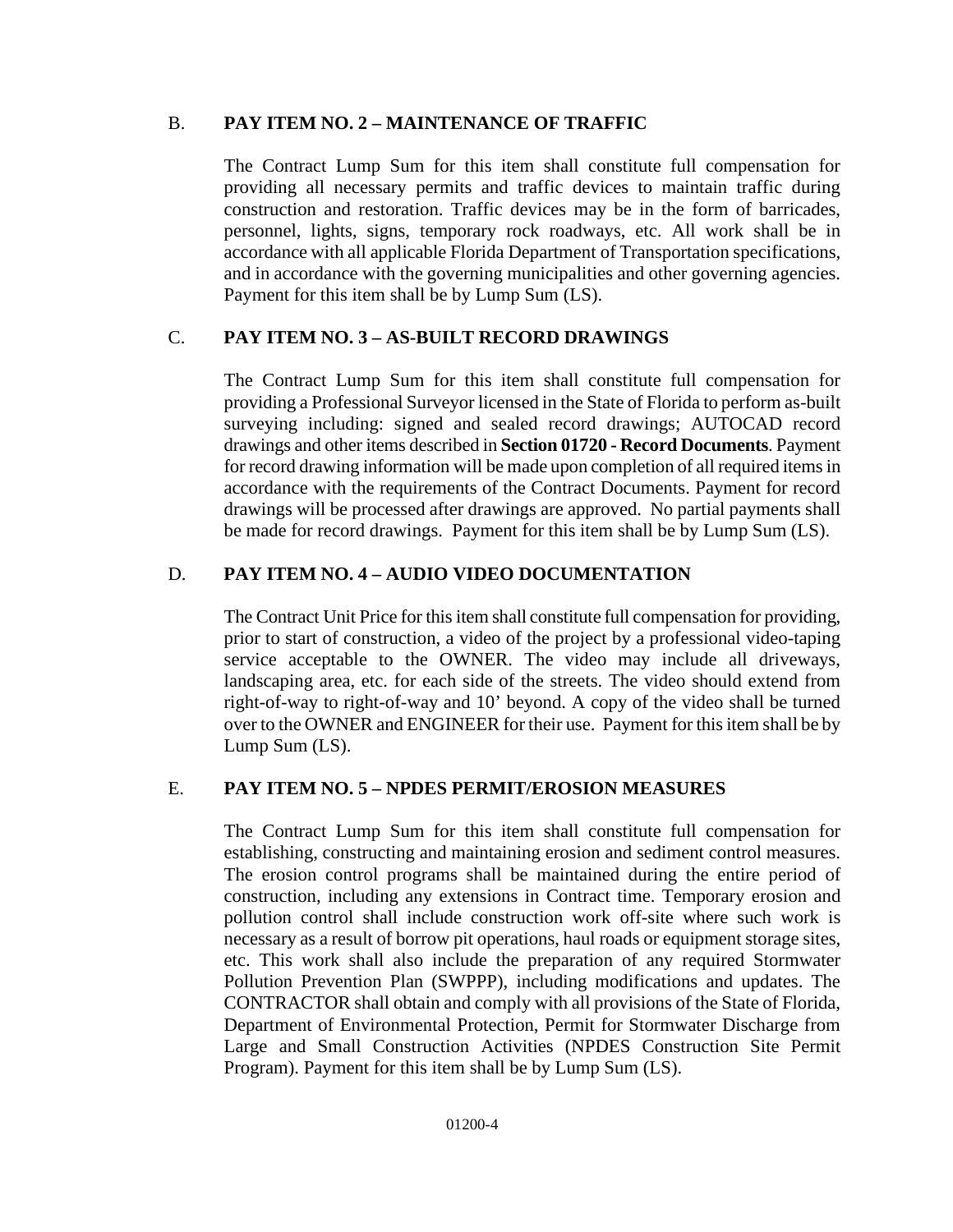#### F. **PAY ITEM NO. 6 – 8" PVC SANITARY SEWER PIPE (0' - 6')**

The Contract Unit Price for this item shall constitute full compensation for furnishing all materials, labor, equipment and tools necessary to furnish and install the 8-inch SDR-26 PVC sanitary sewer pipe  $(0' - 6'$  deep) as shown on the contract drawings, as specified herein and as directed by the ENGINEER, including but not limited to: the excavation for the pipe trench, together with the disposal of all excess materials, bracing, and sheeting, the installation of the PVC pipe, pipe restraints, and tracer wire, the backfilling and compaction of the pipe trenches, density testing, hydrostatic testing, maintaining uninterrupted flow of existing utilities, providing access to driveways and roadways at all time, maintaining traffic control, cleaning the site of the work location and protection of utilities, structures, trees, shrubs and lawns, and all other work required for the complete installation of the sanitary sewer main. Item includes any dewatering necessary for installation of the piping. This work also includes repairs to irrigation systems damaged or removed during the construction activities and shall include piping, valves, heads, controls, conduit, boxes, wires, panels, etc. All irrigation systems shall be restored to the pre-existing condition or better. This item shall also include removal and proper restoration of miscellaneous items such decorative landscaping, drainage culverts, irrigation piping, etc. Payment of this item shall be per Linear Foot (LF) installed.

#### G. **PAY ITEM NO. 7 – 8" PVC SANITARY SEWER PIPE (6' - 8')**

The Contract Unit Price for this item shall constitute full compensation for furnishing all materials, labor, equipment and tools necessary to furnish and install the 8-inch SDR-26 PVC sanitary sewer pipe  $(6' – 8'$  deep) as shown on the contract drawings, as specified herein and as directed by the ENGINEER, including but not limited to: the excavation for the pipe trench, together with the disposal of all excess materials, bracing, and sheeting, the installation of the PVC pipe, pipe restraints, and tracer wire, the backfilling and compaction of the pipe trenches, density testing, hydrostatic testing, maintaining uninterrupted flow of existing utilities, providing access to driveways and roadways at all time, maintaining traffic control, cleaning the site of the work location and protection of utilities, structures, trees, shrubs and lawns, and all other work required for the complete installation of the sanitary sewer main. Item includes any dewatering necessary for installation of the piping. This work also includes repairs to irrigation systems damaged or removed during the construction activities and shall include piping, valves, heads, controls, conduit, boxes, wires, panels, etc. All irrigation systems shall be restored to the pre-existing condition or better. This item shall also include removal and proper restoration of miscellaneous items such as decorative landscaping, drainage culverts, irrigation piping, etc. Payment of this item shall be per Linear Foot (LF) installed.

#### H. **PAY ITEM NO. 8 – 4' MANHOLE (0' - 6')**

The Contract Unit Price for this item shall constitute full compensation for furnishing all materials, labor, equipment and tools necessary to install 4' manholes  $(0' - 6)'$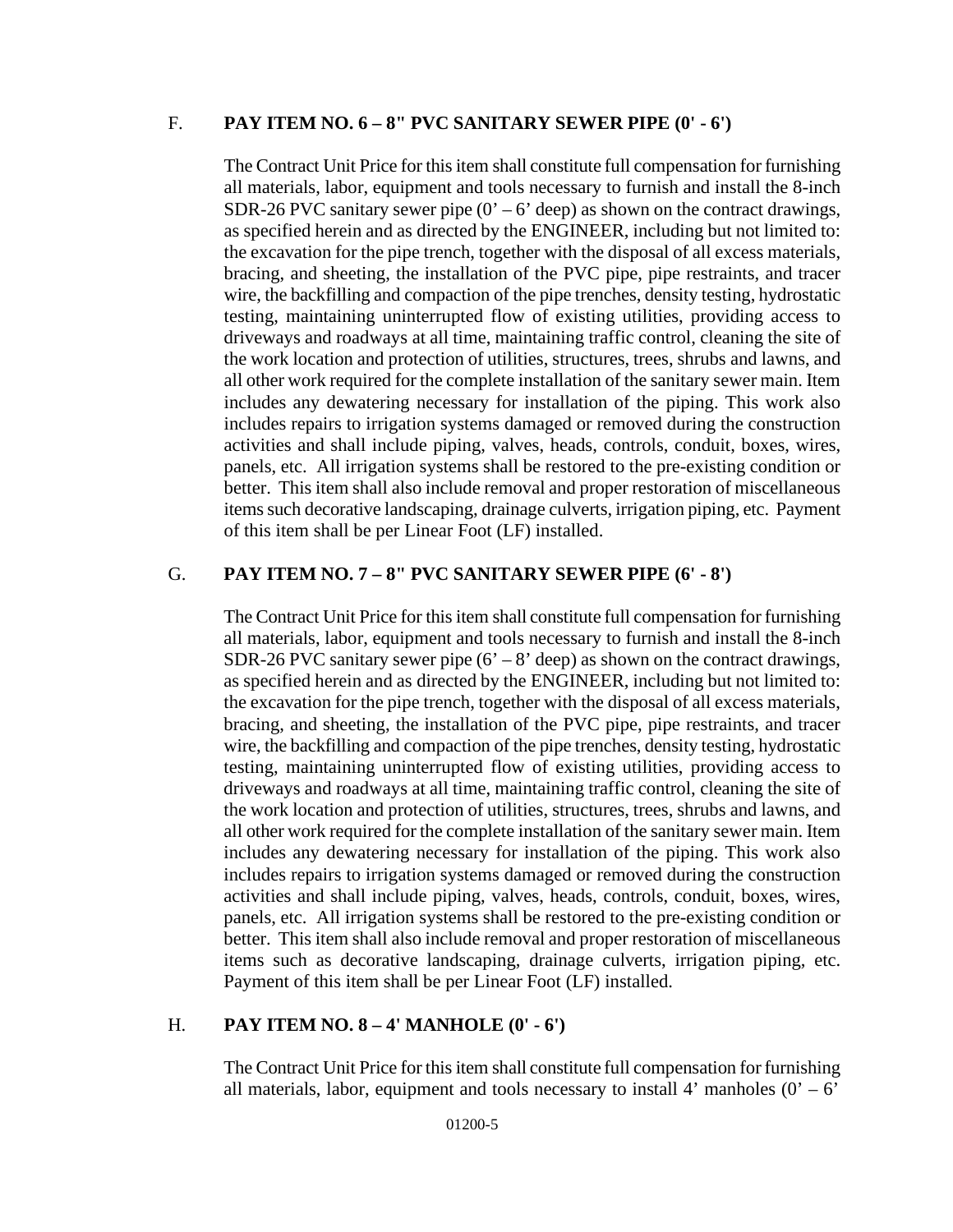deep) as shown on the contract drawings, as specified herein and as directed by the ENGINEER, including but not limited to: the excavation for the manhole, disposal of all excess materials, bracing and sheeting, the installation of the coated manhole with frame and cover, the connection of the proposed sanitary sewer main to the proposed manhole, forming of the base including invert channel, mudding the manhole watertight, rock base, backfill and compaction, testing, supports, maintaining uninterrupted flow of existing utilities, providing access to driveways and roadways at all times, maintaining traffic control, cleaning the site of the work location and protection of utilities, structures, trees, shrubs and lawns, and all other work required for the complete installation of the manhole. Item includes any dewatering necessary for installation of the manhole. Payment for this item shall be the actual number of Each (EA) manholes  $(0' – 6'$  deep) installed.

### I. **PAY ITEM NO. 9 – 4' MANHOLE (6' - 8')**

The Contract Unit Price for this item shall constitute full compensation for furnishing all materials, labor, equipment and tools necessary to install 4' manholes  $(6' - 8)'$ deep) as shown on the contract drawings, as specified herein and as directed by the ENGINEER, including but not limited to: the excavation for the manhole, disposal of all excess materials, bracing and sheeting, the installation of the coated manhole with frame and cover, the connection of the proposed sanitary sewer main to the proposed manhole, forming of the base including invert channel, mudding the manhole watertight, rock base, backfill and compaction, testing, supports, maintaining uninterrupted flow of existing utilities, providing access to driveways and roadways at all times, maintaining traffic control, cleaning the site of the work location and protection of utilities, structures, trees, shrubs and lawns, and all other work required for the complete installation of the manhole. Item includes any dewatering necessary for installation of the manhole. Payment for this item shall be the actual number of Each (EA) manholes  $(6' – 8'$  deep) installed.

### J. **PAY ITEM NO. 10 – 4" PVC LATERAL - SINGLE SERVICE W/ CLEAN-OUT**

The Contract Unit Price for this item shall constitute full compensation for providing all labor, materials, equipment, and incidentals necessary to furnish and install PVC service piping, fittings, adapters, EMS markers, cleanouts, and any other appurtenances necessary to connect the single service to the sanitary sewershown on the contract drawings, as specified herein and as directed by the ENGINEER, including but not limited to: the excavation and backfill thereof, together with the disposal of all excess materials, bracing and sheeting, the furnishing and compaction, hydrostatic testing, maintaining uninterrupted flow of existing utilities, providing accessto driveways at all times, cleaning the site of the work location and protection of utilities, structures, trees, shrubs and lawns, and all other work required for the complete installation of sewer service lines, cleanout, and appurtenances. This item shall include all labor, materials, equipment, and incidentals necessary to connect the lateral to the existing structure as shown on the drawings, including any necessary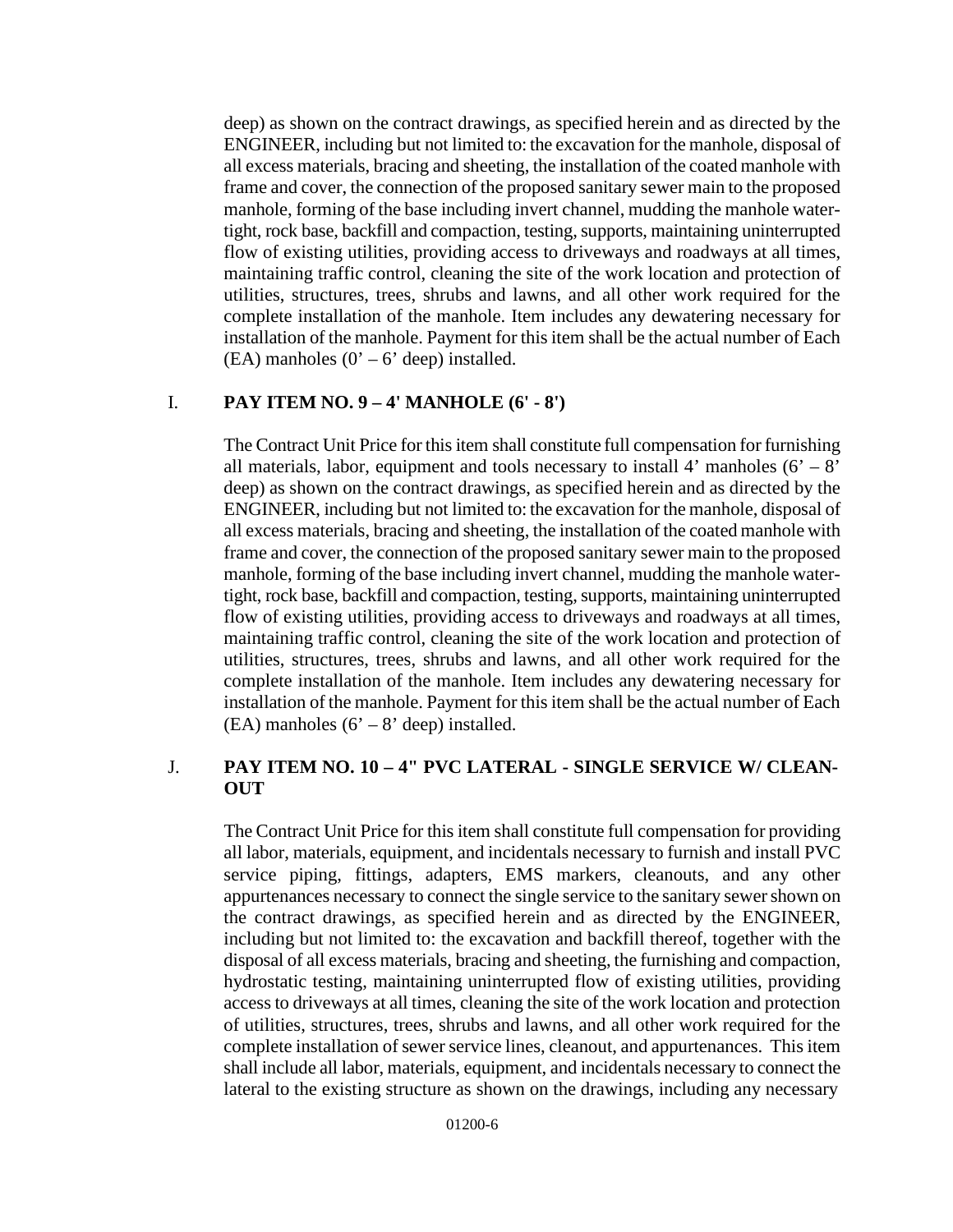plumbing permits. Item includes any dewatering necessary for installation of the manhole. Payment for this item shall be the actual number of Each (EA) single short service installed.

# K. **PAY ITEM NO. 11 – 6" PVC LATERAL - DOUBLE SERVICE W/CLEANOUT**

The Contract Unit Price for this item shall constitute full compensation for providing all labor, materials, equipment, and incidentals necessary to furnish and install PVC service piping, fittings, adapters, EMS markers, cleanouts, and any other appurtenances necessary to connect the single or double service to the 6-inch or 8 inch sanitary sewer service pipe shown on the contract drawings, as specified herein and as directed by the ENGINEER, including but not limited to: the excavation and backfill thereof, together with the disposal of all excess materials, bracing and sheeting, the furnishing and compaction, hydrostatic testing, maintaining uninterrupted flow of existing utilities, providing access to driveways at all times, cleaning the site of the work location and protection of utilities, structures, trees, shrubs and lawns, and all other work required for the complete installation of sewer service lines, cleanout, and appurtenances. This item shall include all labor, materials, equipment, and incidentals necessary to connect the lateral to the existing structure as shown on the drawings, including any necessary plumbing permits. Payment for this item shall be the actual number of Each (EA) double service installed.

# L. **PAY ITEM NO. 12 – 2" PVC FORCE MAIN AND FITTINGS**

The Contract Unit Price for this item shall constitute full compensation for furnishing all materials, labor, equipment and tools necessary to furnish and install PVC force main as shown on the contract drawings, as specified herein and as directed by the ENGINEER, including but not limited to: the excavation for the pipe trench, together with the disposal of all excess materials, bracing, sheeting, and dewatering, the installation of the PVC pipe, fittings, pipe restraints, and trace wire, the backfilling and compaction of the pipe trenches, density testing, hydrostatic testing, maintaining uninterrupted flow of existing utilities, providing access to driveways and roadways at all time, maintaining traffic control, cleaning the site of the work location and protection of utilities, structures, trees, shrubs and lawns, and all other work required for the complete installation of the water main. This work also includes repairs to irrigation systems damaged or removed during the construction activities and shall include piping, valves, heads, controls, conduit, boxes, wires, panels, etc. All irrigation systems shall be restored to the pre-existing condition or better. This item shall also include removal and proper restoration of miscellaneous items such as decorative landscaping, drainage culverts, irrigation piping, etc. Payment of this item shall be per Linear Foot (LF) installed.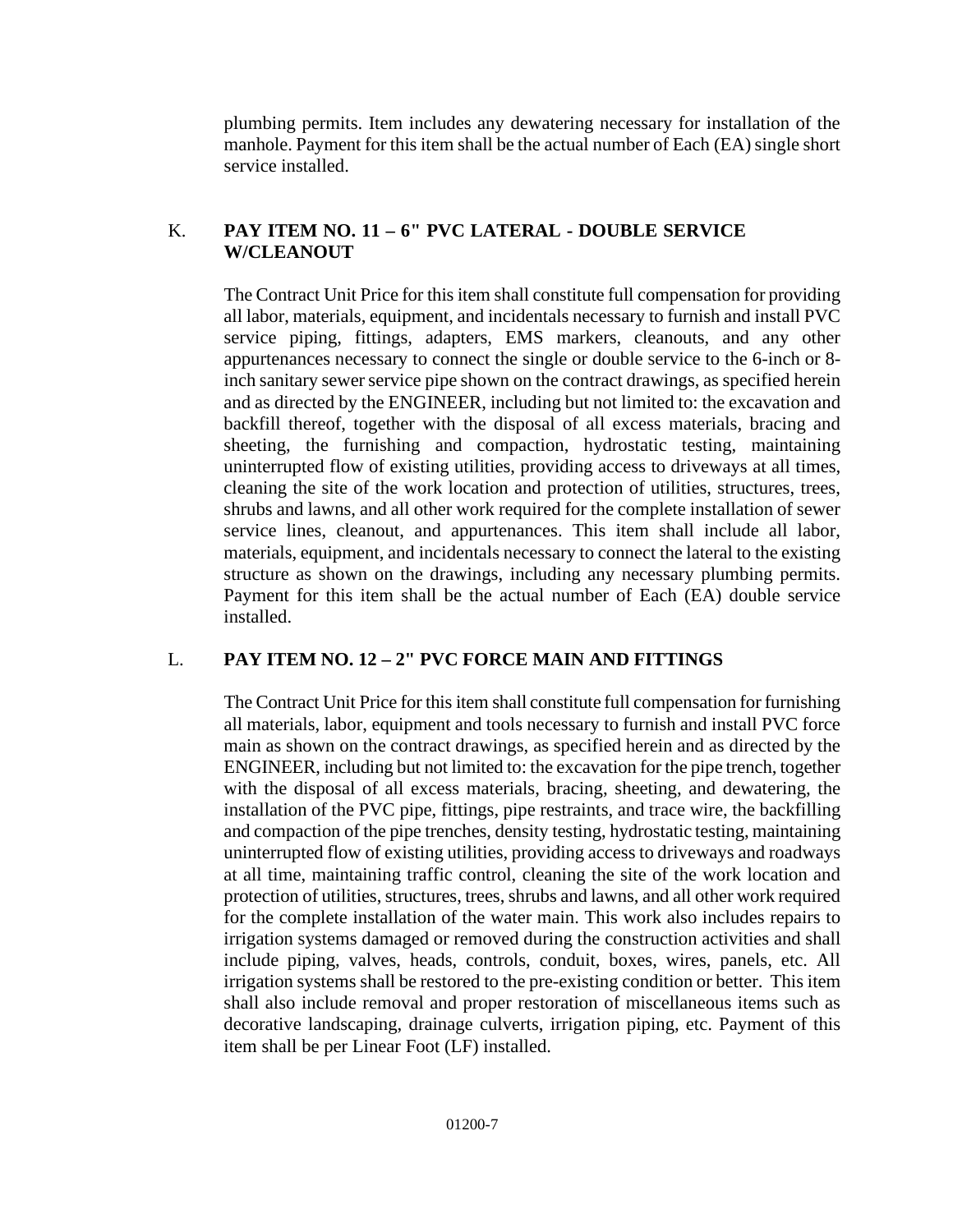#### M. **PAY ITEM NO. 13 – 2" HDPE FORCE MAIN AND FITTINGS**

The Contract Unit Price for this item shall constitute full compensation for furnishing all materials, labor, equipment and tools for the complete construction of a 2-inch HDPE water main installed via horizontal directional drill methods as shown on the construction Drawings, specified herein and as directed by the ENGINEER. This item includes, but is not limited to, surveying, erosion control, excavation, backfill, and compaction for entry and exit pits, maintenance of traffic, supporting and protecting existing utilities, dewatering, all pipe, fusing, drilling, reaming, slurry, pulling of pipe through the borehole, disposal of excess materials, frac-out control, pipe marking tape, tracer wire, tracer wire termination boxes, adapters, restoration of irrigation systems (irrigation piping, sprinkler heads, etc.), providing temporary restoration of roads, temporary restoration of structures, etc., and removal and disposal of sidewalks, driveways, asphaltic concrete, rock base and subgrade (including necessary sawcutting). Payment for this item is per linear foot (LF) of piping installed. Payment for this item will be from the end of the 2-inch pipe with the pulling head connected to it to the end of the last section of 2-inch pipe pulled as part of the HDD.

### N. **PAY ITEM NO. 14 – 1.5 SINGLE LOW PRESSURE SERVICE**

The Contract Unit Price for this item shall constitute full compensation for providing all labor, materials, equipment, and incidentals necessary to furnish and install PVC service piping (up to 30 feet), fittings, adapters, EMS markers, curb stops, ball valves, swing check valves, service boxes, and any other appurtenances necessary to connect the single service to the force main shown on the contract drawings, as specified herein and as directed by the ENGINEER, including but not limited to: the excavation and backfill thereof, together with the disposal of all excess materials, bracing, sheeting and dewatering, the furnishing and compaction, hydrostatic testing, disinfection, maintaining uninterrupted flow of existing utilities, providing accessto driveways at all times, constructing and maintaining all bridges required for traffic control, cleaning the site of the work location and protection of utilities, structures, trees, shrubs, and sod and all other work required for the complete installation of sewer service lines, service boxes, valves, and appurtenances. Payment for this item shall be the actual number of Each (EA) single service installed.

### O. **PAY ITEMNO. 15 – INSTALL COMMERCIAL(DUPLEX)GRINDERPUMP STATION AND CONCRETE PAD**

The Contract Unit Price for this item shall constitute full compensation for installation of a new a commercial duplex grinder pump station with concrete pad as shown on the drawings and detailed in Appendix J. The unit bid price shall include, but is not limited to, installation of the Wetwell, valve vault, hatches, discharge piping, pumps, pump bases, rails, brackets, control panel and other appurtenances necessary to provide afunctioning and complete pump system. Wetwell, valve vault, hatches, discharge piping, pumps, pump bases, rails, brackets, and control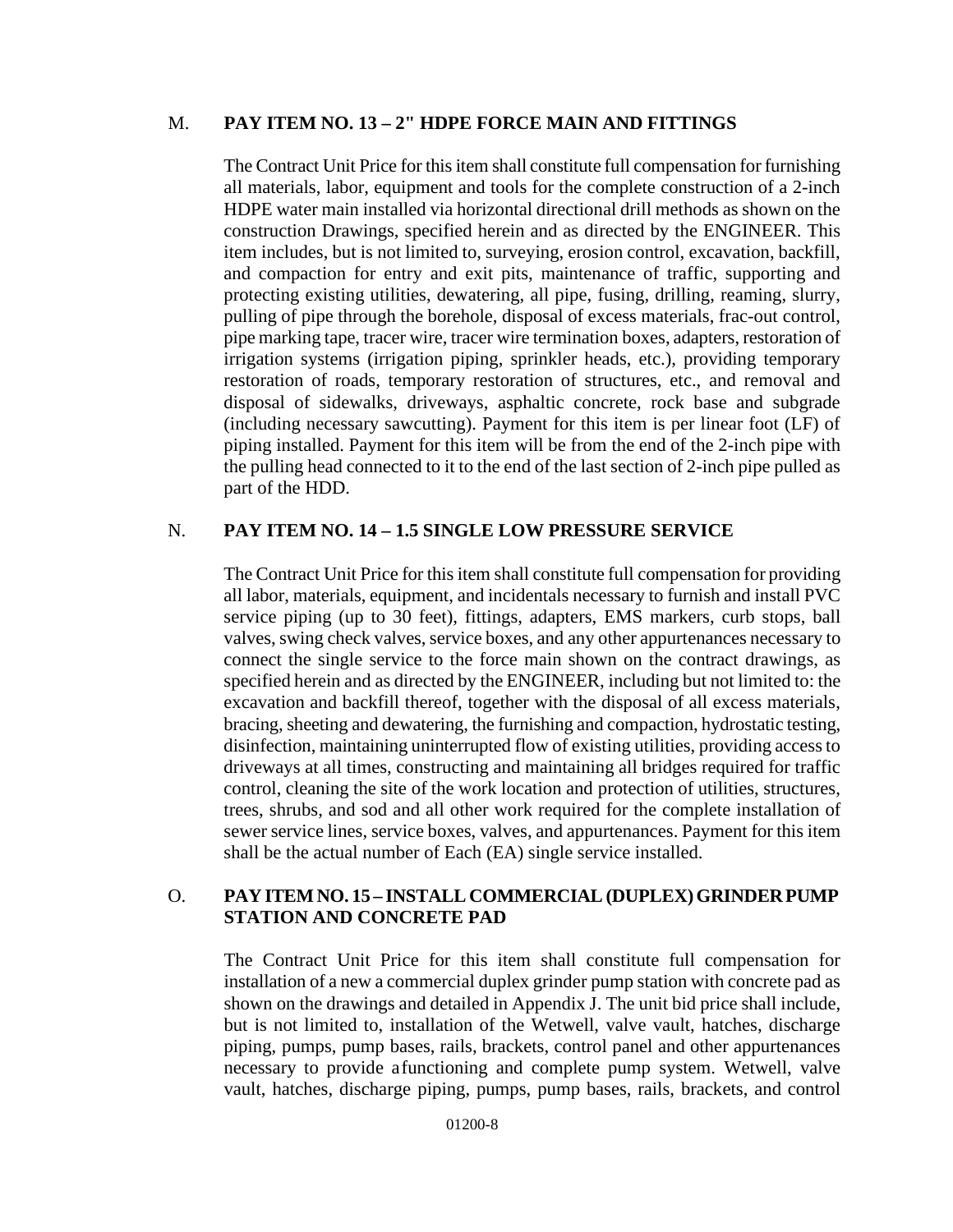panel shall be furnished by the Owner for installation by the Contractor. Contractor shall be responsible for miscellaneous hardware and labor required for complete and successful installation of the pumps and pump accessories and furnishing and installing the concrete pad.Measurement and Payment shall be a lump sum (LS) for installation of the grinderpump station and concrete pad.

# P. **PAY ITEM NO. 16 – INSTALL SIMPLEX GRINDER PUMP STATION**

The Contract Unit Price for this item shall constitute full compensation for installation of a new simplex grinder pump station as shown on the drawings. The unit bid price shall include, but is not limited to, installation of the Wetwell, valve vault, hatches, discharge piping, pumps, pump bases, rails, brackets, control panel and other appurtenances necessary to provide a functioning and complete pump system. Wetwell, valve vault, hatches, discharge piping, pumps, pump bases, rails, brackets, and control panel shall be furnished by the Owner for installation by the Contractor. Contractor shall be responsible for miscellaneous hardware and labor required for complete and successful installation of the pumps and pump accessories. Measurement and Payment shall be each (EA) for installation of the grinder pump station.

# Q. **PAY ITEM NO. 17 – BLACK VINYL-COATED CHAIN-LINK FENCE**

Measurement and payment shall be per linear foot (LF) of 6-foot high black vinylcoated chain-link fence. The unity price shall include, but is not limited to, chain-link fence, black vinyl coating as required for all fence fabric, all posts, concrete footing, braces, rails and accessories. All posts shall be capped with galvanized steel tops. Line post tops shall provide for passage of top rail. All welded joints shall be coated with a two-part epoxy.

# R. **PAY ITEMNO. 18 –BLACK VINYL-COATED CHAIN-LINK SWING GATE**

Measurement and payment shall be per each (EA) chain-link fence gate furnished and installed. Fence gate shall be 6-foot high double swing type with a clearance of 14 feet from fence post to fence post. The unit price shall include, but is not limited to, black vinyl coating as required, all posts, concrete footing, braces, rails, hinges, turnbuckles, lockable latch with industrial drop rod, and other accessories. All posts shall be capped with galvanized steel tops. Line postsshall provide for passage of top rail. All welded joints shall be coated with a two-part epoxy.

# S. **PAY ITEM NO. 19 – CONNECT 2" PVC FORCE MAIN TO EXISTING 2" FORCE MAIN**

The Contract Unit Price for this item shall constitute full compensation for furnishing all materials, labor, equipment and tools necessary to connect to the proposed 2- inch PVC force main to the existing 2-inch PVC force main where shown on the contract drawings, as specified herein and as directed by the ENGINEER, including but not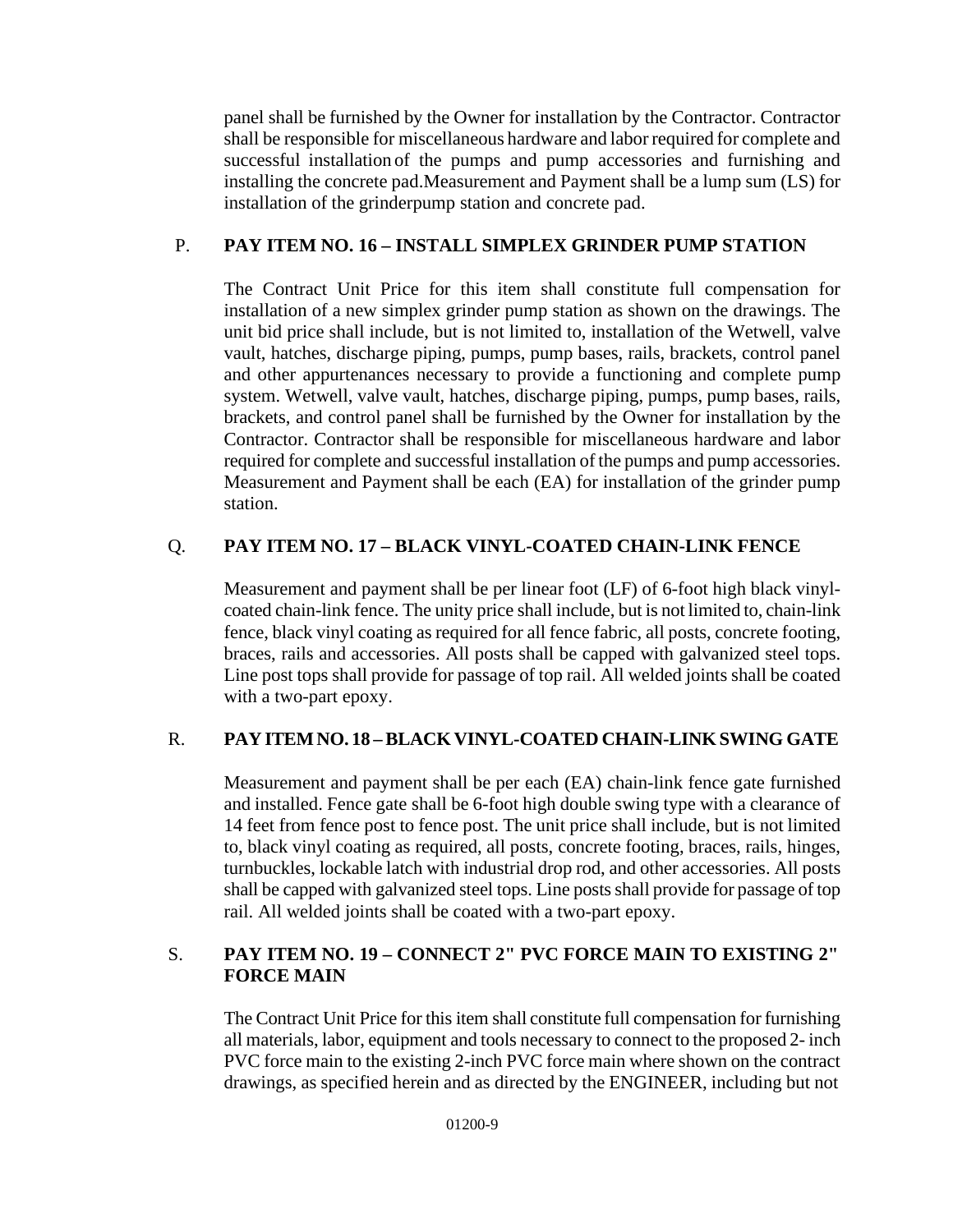limited to: removing existing pipe and fittings, excavation and backfill thereof, sheeting and bracing, dewatering, protection and support of existing utilities, proper handling and disposal of pipe at an approved facility, installing adapters for new the new pipe and fittings, providing access to roadway, driveways, and sidewalks at all times, backfilling and compaction, maintaining traffic control, cleaning the site of the work location and protection of utilities, structures, trees, shrubs, and lawns, and all other work required for connecting to the existing force main. Payment for this item shall be the actual number of Each (EA) connection installed.

# T. **PAY ITEM NO. 20 – TERMINAL FLUSHING PORT**

The Contract Unit Price for this item shall constitute full compensation for furnishing all materials, labor, equipment and tools necessary to install terminal flushing ports, as shown on the drawings, as specified herein and as directed by the ENGINEER, including but not limited to: excavation, disposal of excess materials, bracing, sheeting and dewatering, the installation of the materials of the terminal flushing port assembly, box, cover, PVC piping, ball valves, plugs, fittings, gaskets, flanges, and restraints, backfill and compaction, rock bedding, hydrostatic testing, concrete thrust blocks, maintaining uninterrupted service in existing utilities, location and protection of utilities, maintenance of traffic, and all other work required for the complete installation of the terminal flushing port. Payment for this item shall be the actual number of Each (EA) terminal flushing port installed.

# U. **PAY ITEM NO. 21 – INLINE FLUSHING PORT**

The Contract Unit Price for this item shall constitute full compensation for furnishing all materials, labor, equipment and tools necessary to install in-line flushing ports, as shown on the drawings, as specified herein and as directed by the ENGINEER, including but not limited to: excavation, disposal of excess materials, bracing, sheeting and dewatering, the installation of the materials of the in-line flushing port assembly, box, cover, PVC piping, ball valves, plugs, fittings, gaskets, flanges, and restraints, backfill and compaction, rock bedding, hydrostatic testing, concrete thrust blocks, maintaining uninterrupted service in existing utilities, location and protection of utilities, maintenance of traffic, and all other work required for the complete installation of the in-line flushing port. Payment for this item shall be the actual number of Each (EA) in-line flushing port installed.

# V. **PAY ITEM NO. 22 – AIR RELEASE VALVE**

The Contract Unit Price for this item shall constitute full compensation for furnishing all materials, labor, equipment and tools necessary to install air release valves as shown on the contract drawings, as specified herein and as directed by the ENGINEER, including but not limited to: the excavation for the valves, together with the disposal of all excess materials, bracing, sheeting and dewatering, the installation of the air release valve, valve boxes, bolts, nuts, and gaskets, backfilling, hydrostatic testing, concrete thrust block and restraints and concrete supports, maintaining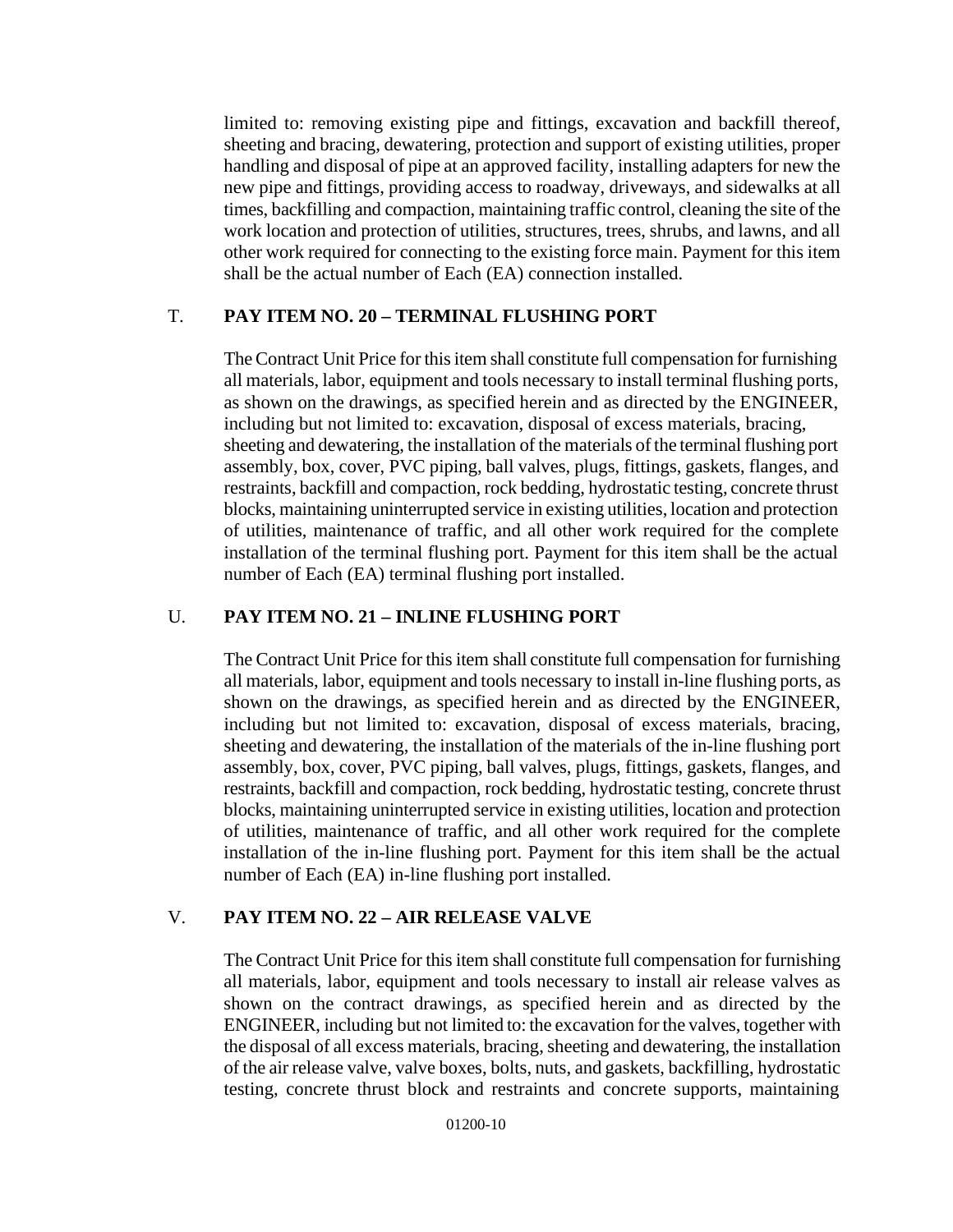uninterrupted flow of existing utilities, providing access to driveways and roadways at all times, maintaining traffic control, cleaning the site of the work location and protection of utilities, structures, trees, shrubs and lawns, and all other work required for the complete installation of the air release valves. Payment for this item shall be the actual number of Each (EA) air release valve installed.

# W. **PAY ITEMS NO. 23 and 24 – 8" AND 6" PVC WATER MAIN**

The Contract Unit Price for this item shall constitute full compensation for furnishing all materials, labor, equipment and tools for the complete construction of C-900 PVC water main as shown on the construction drawings, specified herein and as directed by the Engineer. This item includes, but not limited to, all surveying, erosion control, trenching, rock removal, disposal of excess materials, bracing, sheeting, dewatering, supporting existing utilities, restraint gaskets or glands, bedding, pipe, pipe marking, tape, blocking, backfilling, compaction, and removal and disposal of sidewalks, driveways, asphaltic concrete, rock base and subgrade (including necessary sawcutting). Payment for this item is per Linear Foot (LF) installed.

# X. **PAY ITEM NO. 25 -DUCTILE IRON FITTINGS**

The Contract Unit Price for this item shall constitute full compensation for furnishing all materials, labor, equipment and tools for the complete installation of cement lined compact ductile iron fittings, including plugs, asshown on the construction drawings, specified herein and as directed by the Engineer. This item includes, but is not limited to, all excavation, disposal of excess materials, bracing, sheeting, rock removal, dewatering, the furnishing and installation of the ductile iron fittings, bolts, nuts, gaskets, flanges, restraints, glands, markers, backfilling, compaction, concrete thrust blocks, location and protection of utilities. Payment for this item shall be the actual weight of the compact fittings installed per pound. The weight of glands, restraints, gaskets, nuts, washers, bolts, and other accessories will not be measured for payment.

# Y. **PAY ITEMS NO. 26 AND 27 – 8" AND 6" GATE VALVE WITH VALVEBOX**

The Contract Unit Price for this item shall constitute full compensation for furnishing all materials, labor, equipment and tools for the complete installation of ductile iron gate valves as shown on the construction drawings, specified herein and as directed by the Engineer. This item includes, but is not limited to, all excavation, disposal of excess materials, bracing, sheeting, rock removal, dewatering, the furnishing and installation of the gate valves, valve boxes, valve key extensions, bolts, nuts, gaskets, restraints, glands, backfilling, compaction, concrete thrust blocks concrete collars, Operation and Maintenance Manuals, and protection of utilities, structures, trees, and shrubs. Payment for this item shall be the actual number of Each (EA) valve installed.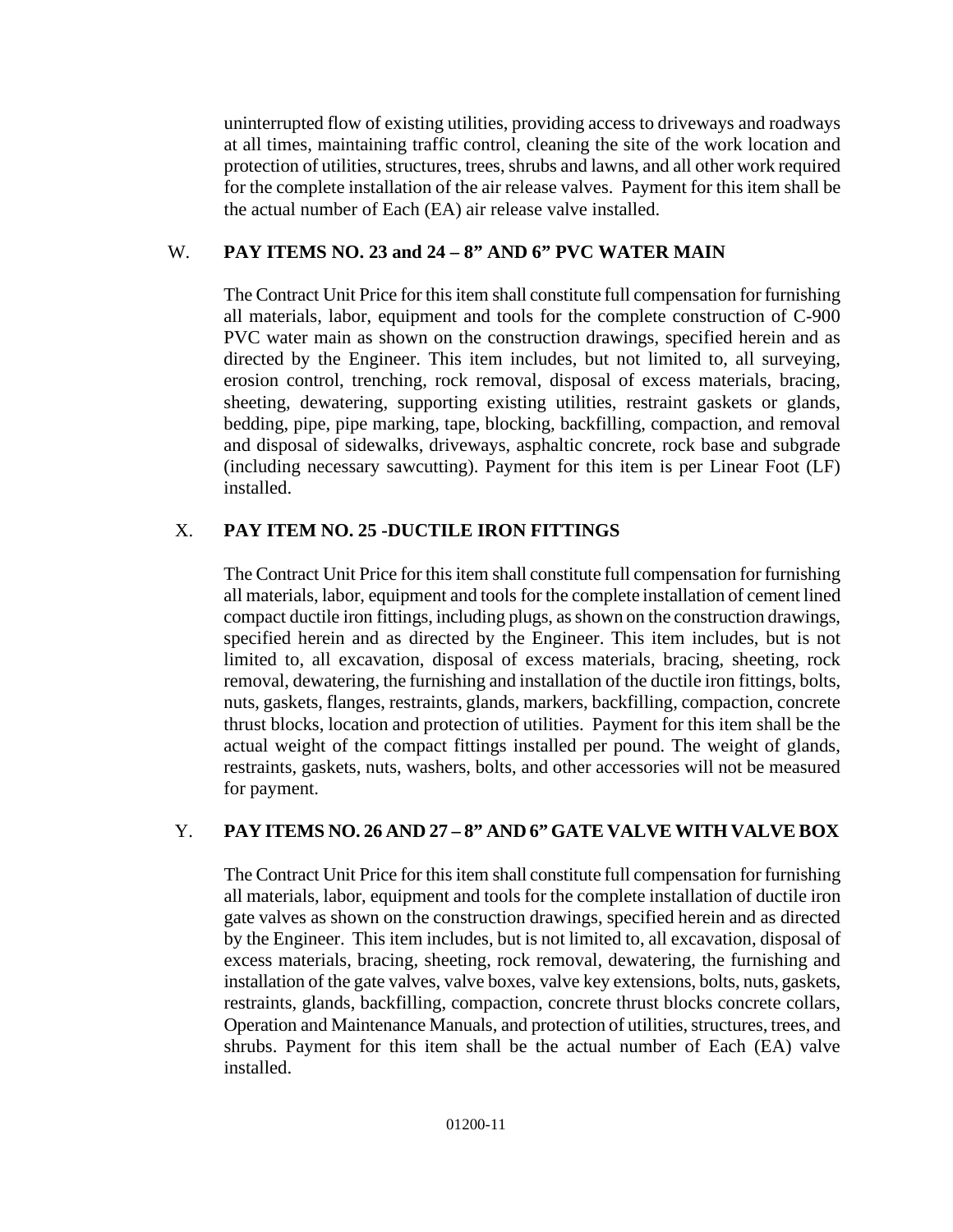### Z. **PAY ITEM NO. 28 – FIRE HYDRANT ASSEMBLY WITH 6"GATE VALVE AND VALVE BOX**

The Contract Unit Price for this item shall constitute full compensation for furnishing all materials, labor, equipment and tools for the complete installation of a fire hydrant assembly, a 6-inch ductile iron gate valve, and valve box as shown on the construction drawings, specified herein and as directed by the Engineer. This item includes, but is not limited to, all excavation, disposal of excess materials, bracing, sheeting, rock removal, dewatering, the furnishing and installation of the fire hydrant assembly, 90-degree bend, gate valve, 6-inch PVC pipe from the tee to the hydrant, valve boxes, valve key extensions, bolts, nuts, gaskets, restraints, glands, backfilling, compaction, concrete thrust blocks concrete collars, Operation and Maintenance Manuals, and protection of utilities, structures, trees, and shrubs. Payment for this item shall be the actual number of Each (EA) fire hydrant installed.

#### AA. **PAY ITEM NO. 29 – BLOWOFF ASSEMBLY**

Under this item, the Contractorshall provide all labor, materials and equipment, and incidentals necessary to furnish and install Blowoff Assembly as shown on the drawings, as specified herein and as directed by the Engineer, including but not limited to: excavation, disposal of excess materials, bracing, sheeting and dewatering, the furnishing and installation of the fill and flushing assembly, fittings, bolts, nuts, gaskets, flanges, restraints, backfill and compaction, testing, supports, maintaining existing utilities, protection of utilities, protection of structures, trees and shrubs and all other work required for the complete installation of the Blowoff Assembly. Payment of this item shall be per Each (EA) Blowoff Assembly installed.

### BB. **PAY ITEM NO. 30 – PRESSURE TESTING & CHLORINATING NEW WATER MAIN**

The Contractor's bid unit price per linear foot (LF) of water main shall include all labor, materials, equipment, and incidentals necessary to flush and disinfect, as necessary for satisfactory bacteriological sampling and clearance, the new water mains, as shown on the Drawings and specified herein, and as directed by the Engineer. Thisitem shall include coordination and planning for disposal of flushing water and disinfecting solutions, and coordination of bacteriological sampling with the Owner. All work shall be in accordance with the Owner specifications, applicable AWWA standards, and the Florida Department of Environmental Protection. Payment for chlorination and testing shall be contingent on acceptance and clearance to place the water main in service being granted by the Florida Department of Environmental Protection. Note that expenses for re-flushing, disinfection, and sampling required due to previously failed bacteriological samples shall be borne by the Contractor, and will not be paid by the Owner.

Failing bacteriological tests must be retested on both the failing test site and the adjacent test sites. The expenses for re-sampling the failing test site and the adjacent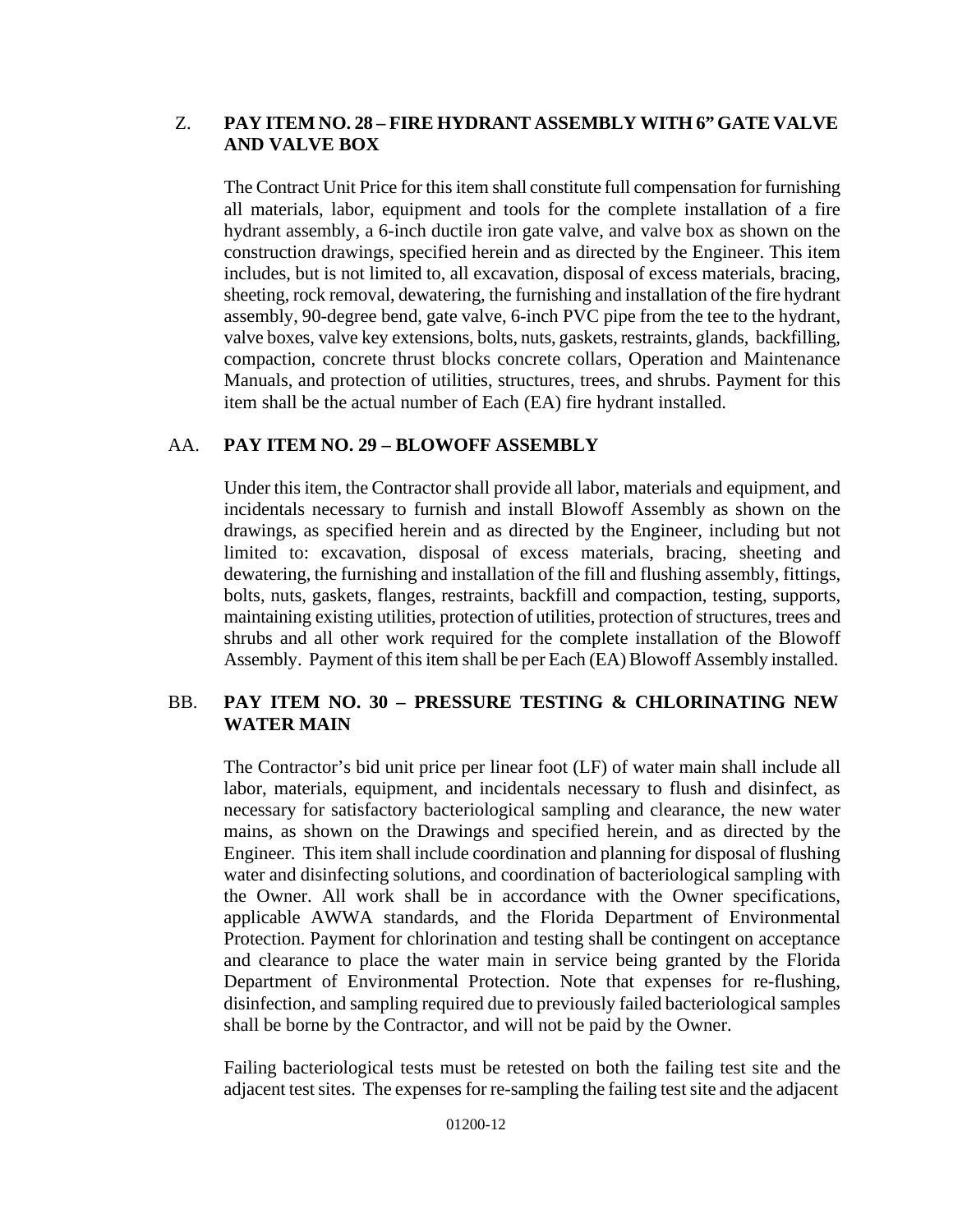test sites shall be borne by the Contractor and will not be paid by the Owner.

#### CC. **PAY ITEM NO. 31 –SAMPLE POINT**

Under this item, the Contractorshall provide all labor, materials and equipment, and incidentals necessary to furnish and install sample points as shown on the drawings, as specified herein and as directed by the Engineer, including but not limited to: excavation, disposal of excess materials, bracing, sheeting and dewatering, the furnishing and installation of the sample points, fittings, bolts, nuts, gaskets, flanges, restraints, backfill and compaction, testing, supports, removal of sample points after testing is complete, maintaining existing utilities, protection of utilities, protection of structures, trees and shrubs and all other work required for the complete installation of the sample points. Payment of this item shall be per Each (EA) sample point installed.

#### DD. **PAY ITEM NO. 32 & 33 – SINGLE WATER SERVICE & POTABLE WATER IRRIGATION SERVICE**

The Contractor's bid unit price per each (EA) shall include all labor, materials, equipment, and incidentals necessary to furnish and install a water service from the new water main to the new valve box including furnishing and installing polyethylene (PE) tubing, location wire, service saddles, corporation stops, curb stops, poly tubing and poly adapters, nipples, tees, elbows, fittings and all other materials required for the complete connection as shown on the Drawings and specified herein, and as directed by the Engineer, including but not limited to: excavation, disposal of all excess materials, bracing, sheeting, and dewatering, bedding, backfilling and compaction of trenches.

This item also includes density testing, flushing, hydrostatic testing, disinfection, maintaining uninterrupted services of existing utilities, providing accessto driveways and roadways at all times, cleaning the site of the work location, protection of existing utilities, structures, trees, shrubs, and lawns, and all other work required for the complete installation of the service connection.

The unit price bid per water service (EA) shall also include all labor, materials, equipment and incidentals necessary to make the water service connection from the new valve box to the house connection; furnish and install polyethylene (PE) tubing, corporation stops, or any other materials required for the connection, making connection to the valve box and the connection going into the house as shown on the contract drawings, as specified herein and as directed by the Engineer, including but not limited to: the excavation and backfill thereof, together with the disposal of all excess materials, bracing, sheeting and dewatering, the furnishing, installation, and compaction, hydrostatic testing, disinfection, cutting and capping the existing service line, maintaining uninterrupted flow of existing utilities, providing access to driveways at all times, constructing and maintaining all traffic control, cleaning the site of the work location and protection of utilities, structures, trees, shrubs and lawns, and all other work required for the complete connection of water service lines. All work shall be in accordance with Town of Jupiter requirement.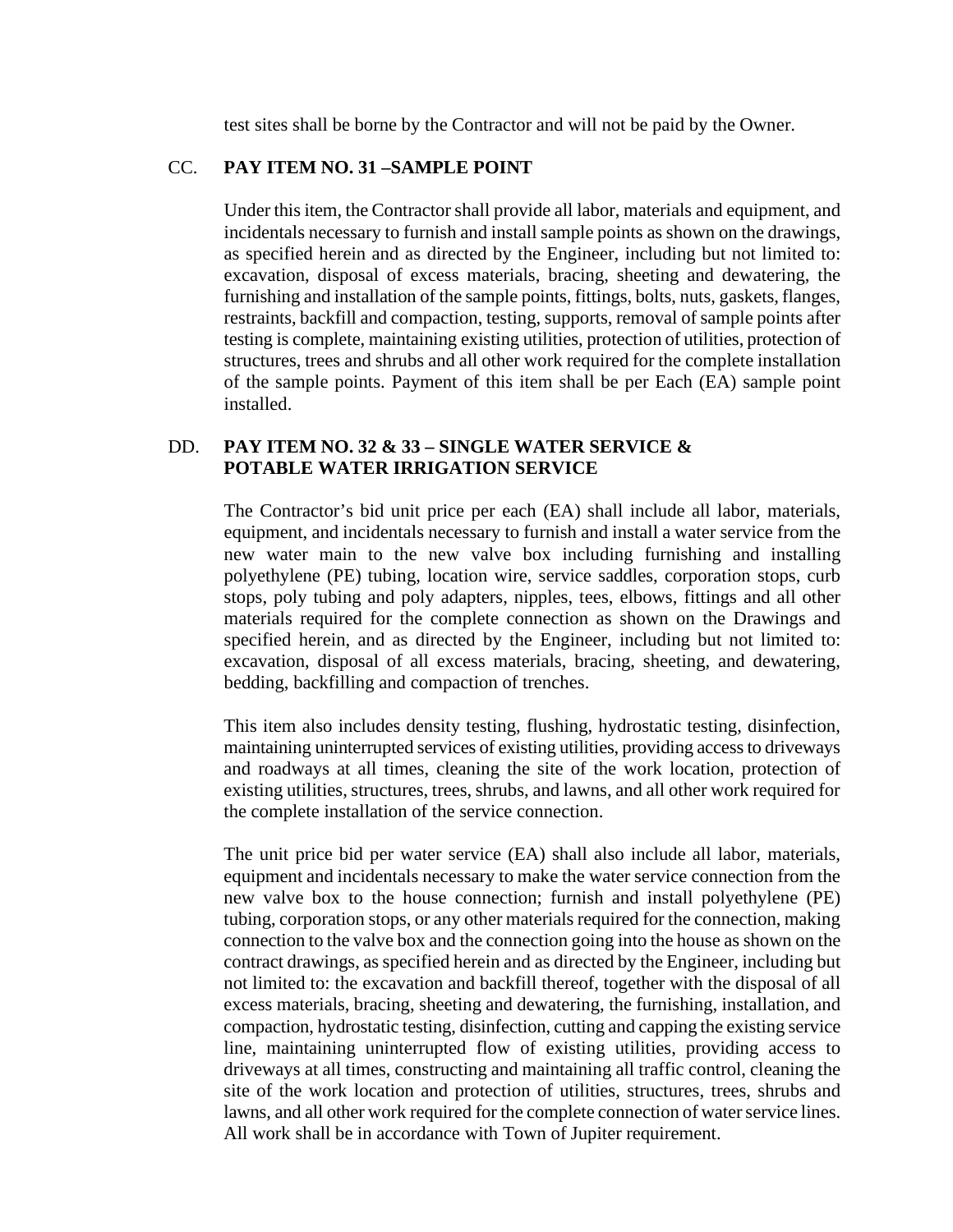#### EE. **PAY ITEM NO. 34 – CUT, CAP, AND GROUT EXISTING WATER MAIN**

The Contractor's bid unit price per lump sum (LS) shall include all labor, materials, equipment, and incidentals necessary to cut, cap, and grout fill the existing water main where shown on the Drawings and specified herein, and as directed by the Engineer, including but not limited to: excavation, legal disposal of removed piping and all excess materials, bracing, sheeting, and dewatering, furnishing and installing caps, grouting, backfilling and compaction, density testing, maintaining uninterrupted services of existing utilities, providing access to driveways and roadways at all times, cleaning the site of the work location, protection of existing utilities, structures, trees, shrubs, and lawns, restoration of both sod and sidewalks, and all other work required for the complete installation. Cutting, capping, grouting and abandonment of water main shall be made at locations shown on the Drawings and as directed by the Engineer.

#### FF. **PAY ITEM NO. 35– CONNECT TO EXISTING WATER METER**

The Contractor's bid unit price per lump sum (LS) shall include all labor, materials, equipment, tools, and incidentals necessary to cut existing water main and connect proposed water main to the existing Town of Jupiter meter. Item includes gaskets, spool pieces, installation of the connection fittings, restraints, excavation for the trench, disposal of all excess materials, bracing, sheeting, and dewatering, backfilling and compaction of trenches, density testing, disinfection, maintaining uninterrupted services of existing utilities, providing accessto driveways and roadways at all times, cleaning the site of the work location, protection of existing utilities, structures, trees, shrubs, irrigation systems, , and all other materials for a complete installation as shown on the Drawings and as specified herein.

### GG. **PAY ITEM NO. 36 – PRESSURE VACUUM BREAKER BACKFLOW PREVENTER**

Under this item, the Contractor shall provide all labor, materials and equipment, and incidentals necessary to furnish and install the pressure vacuum breaker backflow preventer assembly as shown on the drawings, as specified herein and as directed by the Engineer, including but not limited to: excavation, disposal of excess materials, bracing, sheeting and dewatering, the furnishing and installation of the pressure vacuum breaker, ball valves, copper and PVC pipe and fittings,bolts, nuts, gaskets, flanges, restraints, backfill and compaction, testing, supports, maintaining existing utilities, protection of utilities, protection of structures, trees andshrubs and all other work required for the complete installation of the pressure vacuum assembly. Payment of this item shall be per Each (EA) pressure vacuum breaker backflow preventer installed.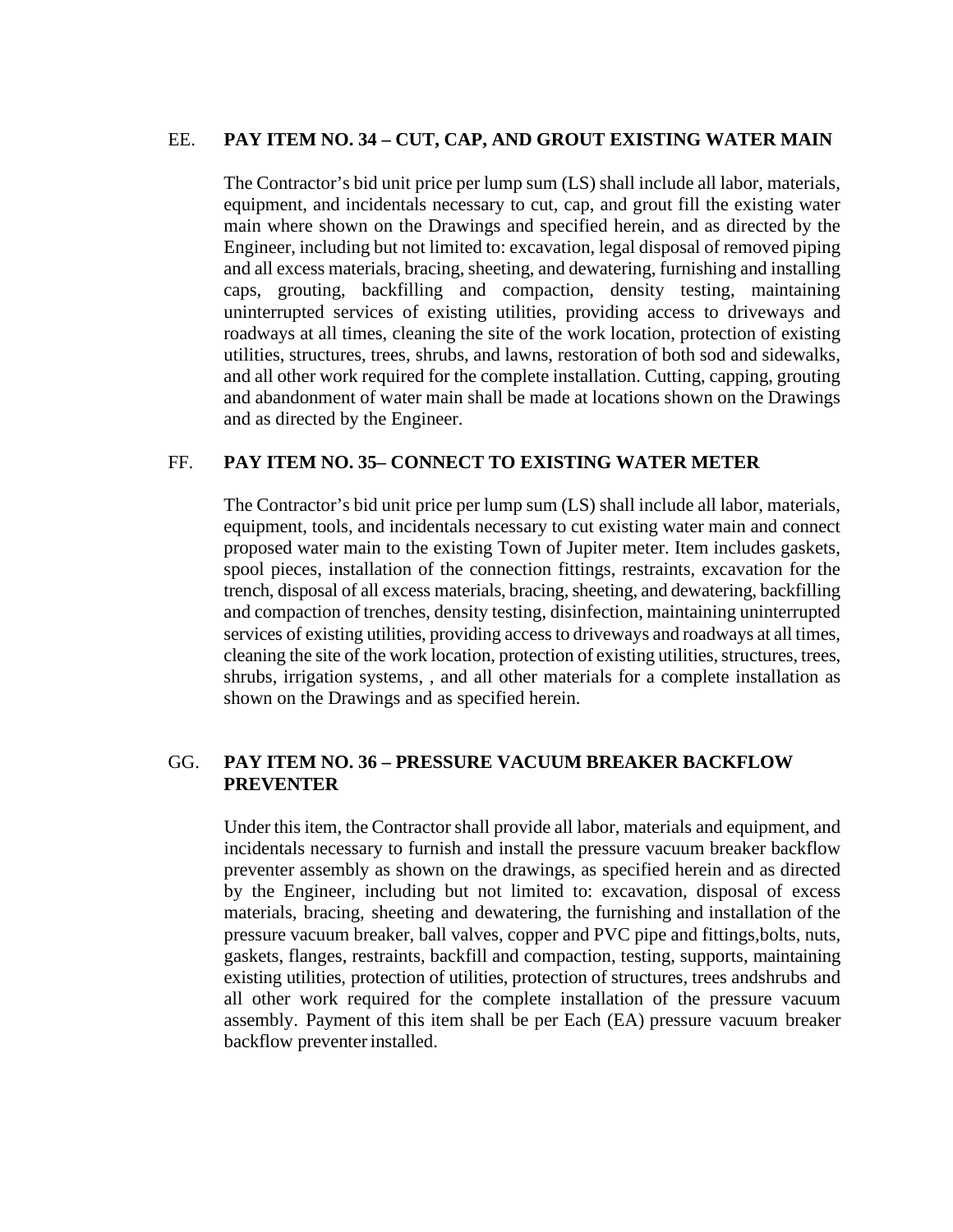#### HH. **PAY ITEM NO. 37 – 12" STABILIZED SUBGRADE, LBR 40 MIX BASE WITH EXISTING SAND**

Under this Item, Contractorshall provide all labor, material, and equipment required for furnishing, spreading and mixing of all stabilizing material required and any reprocessing of stabilization areas necessary to attain the specified bearing value. Payment for this item shall be by Square Yard (SY) of stabilized subgrade installed.

### II. **PAY ITEM NO. 38 – REWORK COMPACTED SHELLROCK ROADWAY AND DRIVEWAYS**

Under this Item, Contractor shall provide all labor, material, and equipment required for the reworking of shellrock roadways and driveways. The bid price shall include but not be limited to installation, compaction, preparation and fine grading of subgrade and base, erosion control, furnishing and installing shellrock, and finishing. Payment for this item shall be by Square Yard (SY) of shellrock roadway or driveway.

### JJ. **PAY ITEM NO. 39 – INSTALL COMPACTED SHELLROCK PARKING AREAS**

Under this Item, Contractor shall provide all labor, material, and equipment required for the installation of new shellrock (FDOT optional base group 6, 8" Coquina) parking areas. The bid price shall include but not be limited to installation, compaction, preparation and fine grading of subgrade and base, erosion control, furnishing and installing shellrock, and finishing. Payment for this item shall be by Square Yard (SY) of shellrock parking area installed.

#### KK. **PAY ITEM NO. 40 – WHEEL STOPS FOR PARKING AREA**

Contractor to provide all labor, material, and equipment required install concrete wheel stops in the parking spaces as noted on the plans. Payment for this item shall be by Each (EA).

#### LL. **PAY ITEM NO. 41 – INSTALL CONCRETE SIDEWALK**

The Contractor's bid unit price per square yard (SY) shall include all labor, materials, equipment, and incidentals necessary for the complete installation of concrete sidewalks at the thickness indicated on the Drawings. This item includes, but is not limited to: removal and disposal of existing material, performance of all necessary survey work, earthwork, grading, compacting subgrade to 98% of max density per A.A.S.T.H.O. T-180, furnish and constructing concrete sidewalk base material, sand, furnishing and setting for expansion joint material, disposal of excess material, densities passed, all cleanup of the area disturbed by this construction, providing access to driveways and roadways at all times, protection of existing utilities, structures, trees, shrubs, protection and/or restoration of existing sodding and irrigation, and all other work required for the complete installation.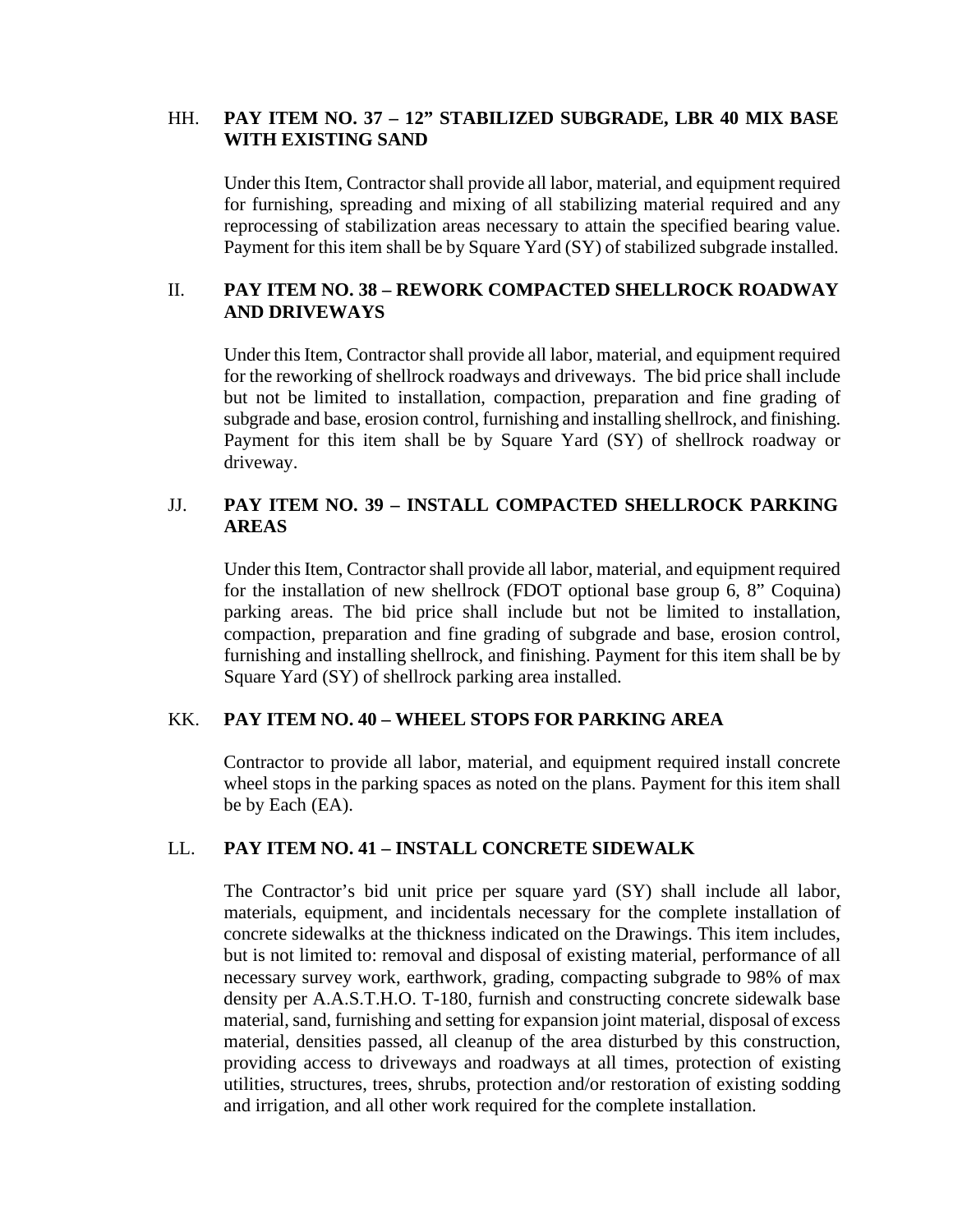#### MM. **PAY ITEM NO. 42 – CLEARING AND GRUBBING**

Contractor shall provide all labor, material, and equipment required for all clearing and grubbing required for where excavation is to be done, lateral swales to be constructed, asphalt and flexible pavement to be removed, and any other clearing and grubbing indicated, or required for the construction of the entire project, including all necessary hauling, furnishing equipment, equipment operation, furnishing any areas required for disposal of debris, leveling of terrain and the landscaping work of trimming, etc. Payment for this item shall be by Acre (AC).

#### NN. **PAY ITEM NO. 43 –ABANDON EXISTING STORMWATER STRUCTURE**

Contractor to provide all labor, material, and equipment required to plug existing pipes and backfill existing drainage structures as noted on the plans. Payment for this item shall be by lump sum (LS).

#### OO. **PAY ITEM NO. 44 – EXCAVATION AND GRADING**

Payment will be based on the plan quantity for excavation to lines and grades shown on the Drawings. Contractor shall make his own estimate or verification of the excavation quantities based on the lines and grades shown on the Drawings and reflect that estimate in the unit price bid at the quantity included on the bid form. The earthwork quantities included in the bid form were calculated based on the total cut volume between the existing and proposed ground surface. Volumes included in topsoil stripping are included in the excavation volume. Excavated material shall remain on-site and be used for fill in areas of roadway and base removal, berms around retention, and spread out-side of the project limits in areas approved by the owner. The disposal of excavation on-site and grading of this fill will not be paid separately from this item. Excavation of trenches and excavation required for installation of pavement is not included. Work includes all materials, labor, and equipment, including, excavation and removal of unsuitable material from the site. Payment for this item is per Cubic Yard (CY) of excavated material.

#### PP. **PAY ITEM NO. 45 – TURF REINFORCEMENT MAT**

The Contract Unit Price for this item shall constitute full compensation for furnishing all materials, labor, equipment and tools for the complete construction of turf reinforcement mat as shown on the construction drawings, specified herein and as directed by the Engineer. This item includes, but not limited to, all surveying, erosion control, trenching, disposal of excess materials, bracing, sheeting, dewatering, supporting existing utilities, bedding, backfilling and compaction, and installation of the turf reinforcement mat as shown on the engineering plans. Payment for this item is per square yard (SY) installed.

### QQ. **PAY ITEM NO. 46 – 18" RCP STORMWATER PIPING**

The Contract Unit Price for this item shall constitute full compensation for furnishing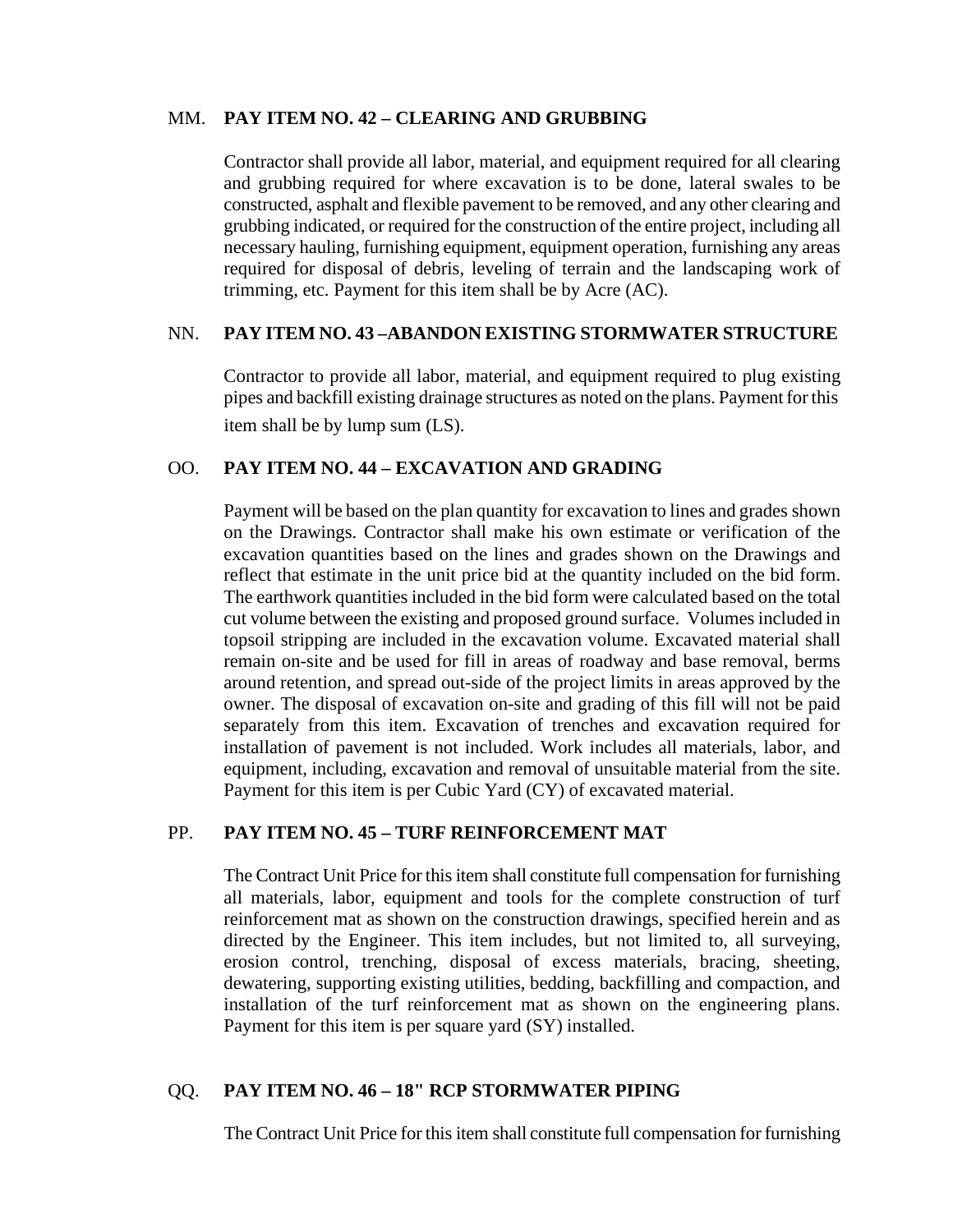all materials, labor, equipment and tools for the complete construction of a 18" RCP culvert as shown on the construction drawings, specified herein and as directed by the Engineer. This item includes, but not limited to, all surveying, erosion control, trenching, rock removal, disposal of excess materials, bracing, sheeting, dewatering, supporting existing utilities, bedding, pipe, pipe marking, tape, blocking, backfilling, compaction, and removal and disposal of sidewalks, asphaltic concrete, rock base and subgrade (including necessary saw cutting). Payment for this item is per horizontal Linear Foot (LF) installed

### RR. **PAY ITEM NO. 47 – CATCH BASIN, DITCH BOTTOM INLET TYPE-C**

The Contract Unit Price for this item shall constitute full compensation for furnishing all materials, labor, equipment and tools necessary to install FDOT Type C Ditch Bottom Inlet(s) as shown on the contract drawings, as specified herein and as directed by the ENGINEER, including but not limited to: the excavation for the inlet, disposal of all excess materials, bracing and sheeting, the installation of the inlet and great, the connection of the proposed storm sewer to the inlet, mudding the manhole water-tight, rock base, backfill and compaction, testing, supports, providing access to driveways and roadways at all times, maintaining traffic control, cleaning the site of the work location and protection of utilities, structures, trees, shrubs and lawns, and all other work required for the complete installation of the inlet. Item includes any dewatering necessary for installation of the manhole. Payment for this item shall be the actual number of Each (EA) inlets installed.

### SS. **PAY ITEM NO. 48 – PUMP OUT AND REMOVE GREY WATER TANK**

Under this Item, Contractor shall provide all labor, material, and equipment required for the complete removal of existing grey water tanks as indicated on the Drawings. This item includes pump out of any materials in the tank, excavation, complete removal and legal disposal, and backfill and compaction of the excavated areas. Payment of this item shall be by Each grey water tank removed (EA).

### TT. **PAY ITEM NO. 49 – PUMP OUT AND ABANDON SEPTIC TANK**

Under this Item, Contractorshall provide all labor, material, and equipment required for the complete abandonment of existing septic tanks as indicated on the Drawings. This item includes pump out of any materials in the tank, crushing and collapsing of tank to prevent water holding, backfill and compaction of the tank with clean fill, and all other requirements for legal septic tank abandonment as outlined by the Florida Department of Health. Item includes any permit fees required for abandonment. Payment of this item shall be by Each septic tank abandoned (EA).

#### UU. **PAY ITEM NO. 50 – SODDING**

The Contract Unit Price for this item shall constitute full compensation for furnishing all labor, materials, equipment and incidentals necessary to restore all sod, as specified herein and as directed by the ENGINEER including those areas disturbed by the CONTRACTOR for pipe installations, equipment and material laydown,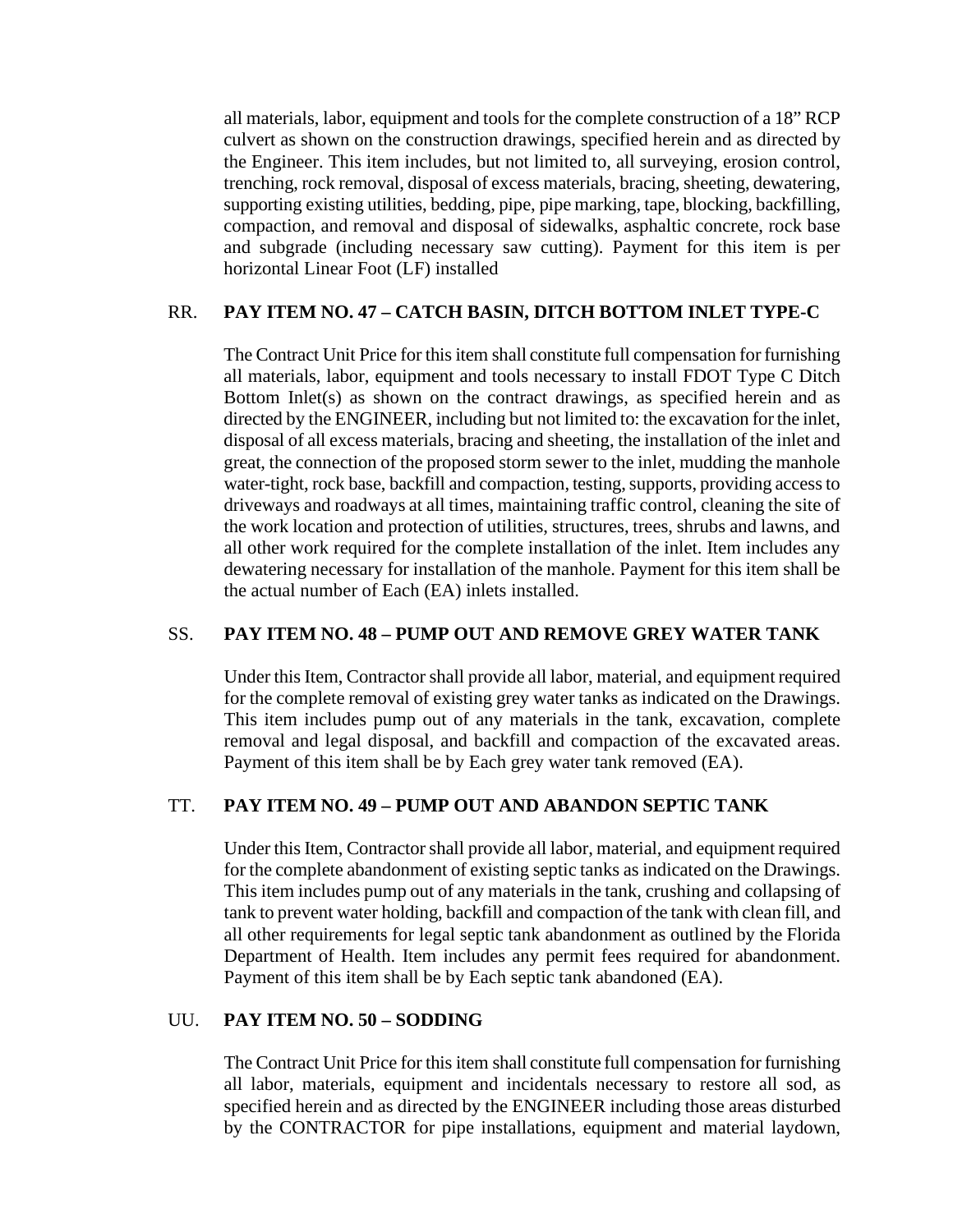storage, access areas and areas disturbed outside the limits of the work. This item shall include but not be limited to: furnishing and installing sod, fertilizer, topsoil, water, grading, cutting, and preparation of subgrade, cleaning the site of the work location and protection of utilities, structures, trees, shrubs and lawns, and all other work required for the complete installation of the sod. The CONTRACTOR shall be responsible for the proper protection and maintenance of the sodded areas until a satisfactory uniform stand of grass has been established (minimum of two cuttings). Where sod fails to grow properly, the CONTRACTOR shall re-sod at his/her own expense, untilsatisfactory to the ENGINEER. No additional payment forsod will be made for this project. Payment of this item shall be lump sum (LS).

#### VV. **PAY ITEM NO. 51 – TREE & SHRUBBERY RESTORATION**

The Contract Unit Price for this item shall constitute full compensation for furnishing all labor, materials, equipment and incidentals necessary to restore and replace shrubbery and trees that are disturbed by the construction, as specified herein and as directed by the ENGINEER, including but not limited to: furnishing and installing, replacing or relocating shrubbery and trees, fertilizer, topsoil, water, grading, cutting, mulching and preparation of subgrade, cleaning the site of the work location and protection of utilities, structures, and lawns, and all other work required for the complete restoration of the existing shrubbery and trees. All trees and shrubbery damaged beyond the limits of the work (20' each way from the center of the proposed pipe or outside of the right-of-way) as a result of the CONTRACTOR's operations shall be removed and replaced at CONTRACTOR's expense in accordance with the specifications and to the approval of the OWNER. Payment of this item shall be by Lump Sum (LS).

#### WW. **PAY ITEM NO. 52 – MISCELLANEOUS RESTORATION**

The Contract Unit Price for this item shall constitute full compensation for furnishing all labor, materials, equipment and incidentals. The unit price shall include, but is not limited to, furnishing and installing any necessary utility repairs, landscaping replacement, concrete sidewalk repairs, and any other restoration required to bring the site to pre-construction condition or better. Measurement and Payment shall be a lump sum (LS) for miscellaneous restoration required at the lift station site, not covered in other bid items.

#### XX**. PAY ITEM NO. 53 – LIFT STATION ELECTRICAL SERVICE**

The Contract Unit Price for this item shall constitute full compensation for furnishing all labor, materials, equipment and incidentals necessary to install a customer owned secondary electrical service from the proposed transformer (3 PH 150KVA (120/208), 6-7940-7531-0-0) shown on FPL Plans in Appendix E, Drawing No. B16R380 in Appendix E to the proposed lift station site as shown on drawing E2. The contract unit price shall include the conduit, wire and FPL cost for the meter. All terminations at the transformer and all equipment owned by FPL shall be completed by FPL. Installation shall comply with NEC and FPL standards.